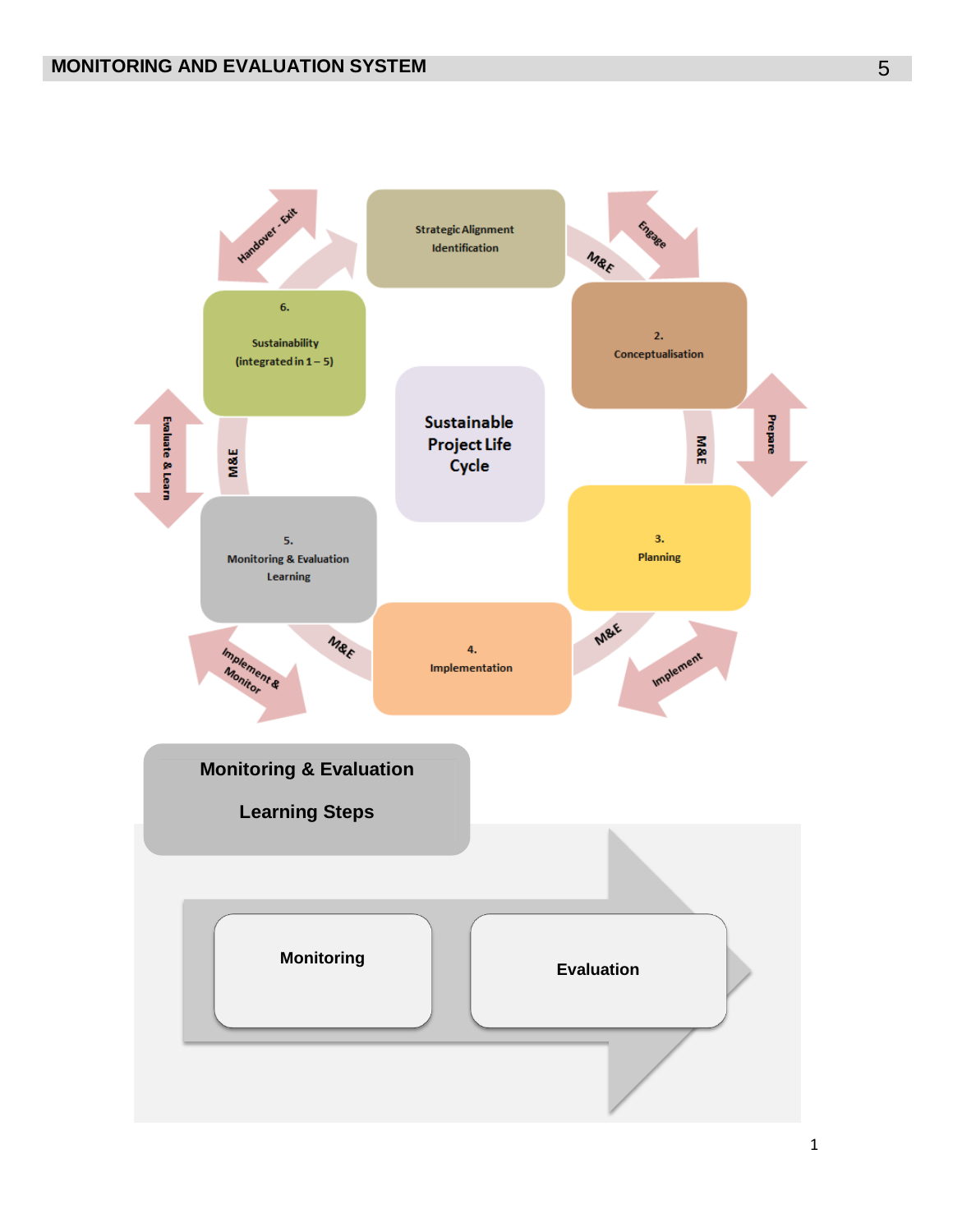### **1. Monitoring & Evaluation Overview**

| Who is involved                                                                                                                                             | <b>What happens</b> | <b>Decisions made</b>                                                                                                                                                                                         |
|-------------------------------------------------------------------------------------------------------------------------------------------------------------|---------------------|---------------------------------------------------------------------------------------------------------------------------------------------------------------------------------------------------------------|
| <b>Key Stakeholders</b><br><b>Board of Directors</b><br>Executive Management,<br>Chief Operations Officer,<br>Programme Managers<br><b>Project Managers</b> |                     | <b>Project Logical Framework</b><br>➤<br>Developed<br>Monitoring Plan approved<br>$\blacktriangleright$<br><b>Evaluation Plan approved</b><br>$\triangleright$<br><b>Monitoring Management</b><br>➤<br>System |
| <b>Tools and Guidelines</b>                                                                                                                                 |                     | Where to find                                                                                                                                                                                                 |
| Monitoring plan template                                                                                                                                    |                     | Tool 19                                                                                                                                                                                                       |
| <b>Data Collection</b>                                                                                                                                      |                     | Tool 3                                                                                                                                                                                                        |
| <b>Report formats</b>                                                                                                                                       |                     | Tool 22                                                                                                                                                                                                       |
| Development of a Terms of Reference                                                                                                                         |                     | Tool 25                                                                                                                                                                                                       |
| <b>Resources &amp; Learning</b>                                                                                                                             |                     |                                                                                                                                                                                                               |
| Development Agency Monitoring system                                                                                                                        |                     | Resource 7                                                                                                                                                                                                    |
| Documents at end of this phase                                                                                                                              |                     |                                                                                                                                                                                                               |
|                                                                                                                                                             |                     |                                                                                                                                                                                                               |
| Monitoring plan<br>1.                                                                                                                                       |                     |                                                                                                                                                                                                               |
| <b>Evaluation Report</b><br>2.                                                                                                                              |                     |                                                                                                                                                                                                               |
| Lessons learnt<br>3.                                                                                                                                        |                     |                                                                                                                                                                                                               |
|                                                                                                                                                             |                     |                                                                                                                                                                                                               |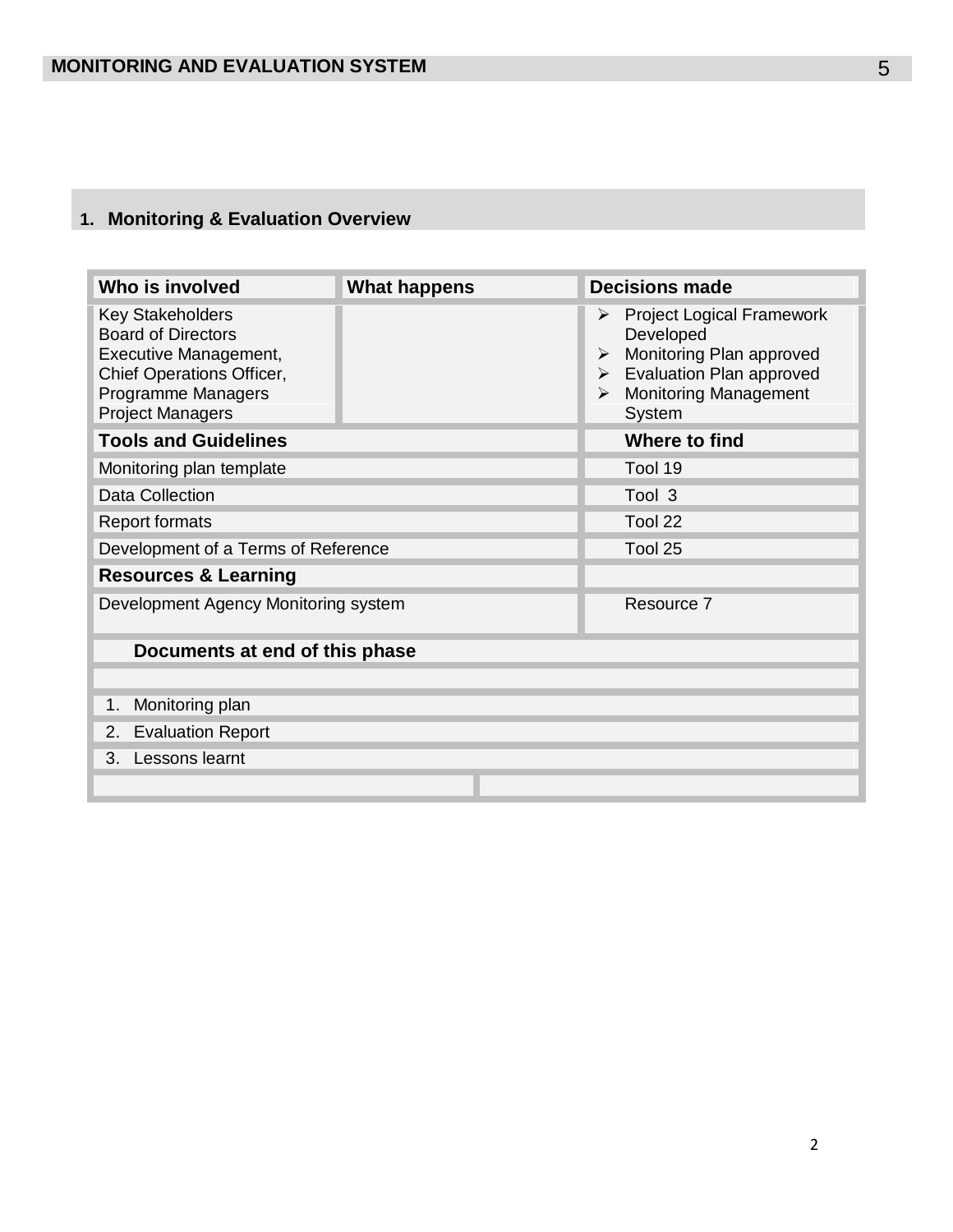# **2. Sustainability Milestones During this Project Life Cycle Phase**

# **<sup>1</sup>Assessment Criteria**

|              | A. Relevant                                                                                                                                         | <b>Completed</b> |
|--------------|-----------------------------------------------------------------------------------------------------------------------------------------------------|------------------|
|              | <b>Sustainability</b>                                                                                                                               |                  |
|              | The project meets demonstrated and high priority needs                                                                                              | Phase 1&2        |
|              | <b>Consistent and supported of Government policies and</b><br>priorities (and relevant sector programmes)                                           | Phase 1&2        |
| $\mathbf{2}$ | Key stakeholders and beneficiaries are clearly identified,<br>equity and institutional capacity issues analysed and local<br>ownership demonstrated | Phase 1&2        |
| 3            | Problems have been appropriately analysed                                                                                                           | Phase 1&2        |
|              | Lessons learnt from experience and other projects have been<br>assessed and incorporated in strategic planning                                      | Phase 1&2        |
|              |                                                                                                                                                     |                  |

 1 Europe Aid Guidelines 2004 P 35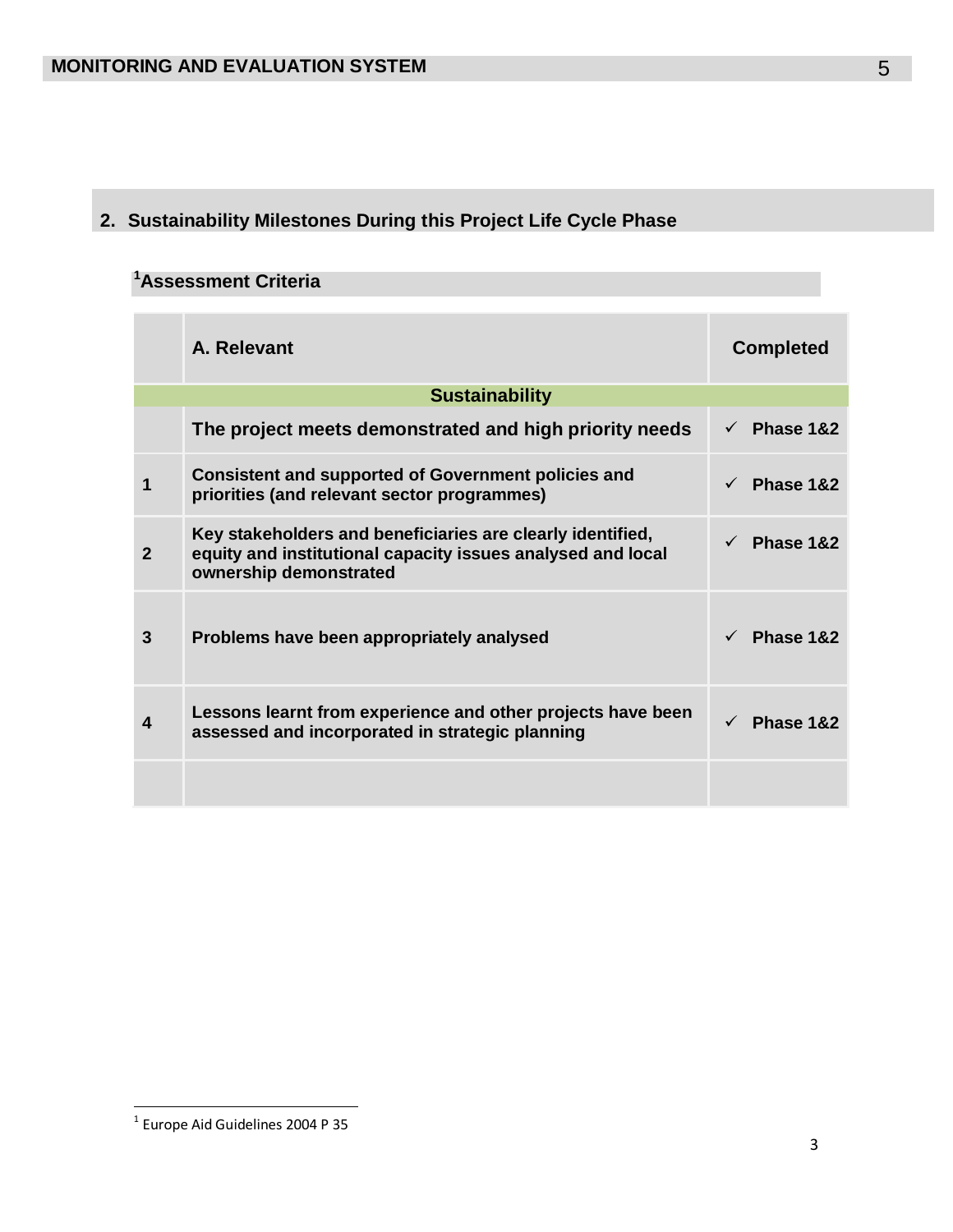

# **Preparing a Monitoring Plan**

Preparing the Monitoring and Evaluation plan is a critical component of any project plan. Monitoring and Evaluation are often treated as being the same thing, but are in fact, quite different.

| <b>Monitoring</b>                                                                                                                                                                                                            | <b>Evaluation</b>                                                                                                                                                                                                                                                                                                                                                                        |
|------------------------------------------------------------------------------------------------------------------------------------------------------------------------------------------------------------------------------|------------------------------------------------------------------------------------------------------------------------------------------------------------------------------------------------------------------------------------------------------------------------------------------------------------------------------------------------------------------------------------------|
| Monitoring is the continuous collection<br>and analysis of information used by<br>management and partners to determine<br>progress on the implementation of<br>activities, achievement of objectives and<br>use of resources | Evaluations are formal activities<br>$\blacktriangleright$<br>that provide evidence of the<br>achievement of results and<br>institutional performance.<br>Evaluation is a periodic and<br>➤<br>systematic assessment, as<br>impartial as possible of the<br>relevance, effectiveness,<br>efficiency, impact and<br>sustainability of an activity in the<br>context of stated objectives. |

Monitoring and evaluation allows users to draw causal connections between the intended objectives of the organisation and the projects or programmes designed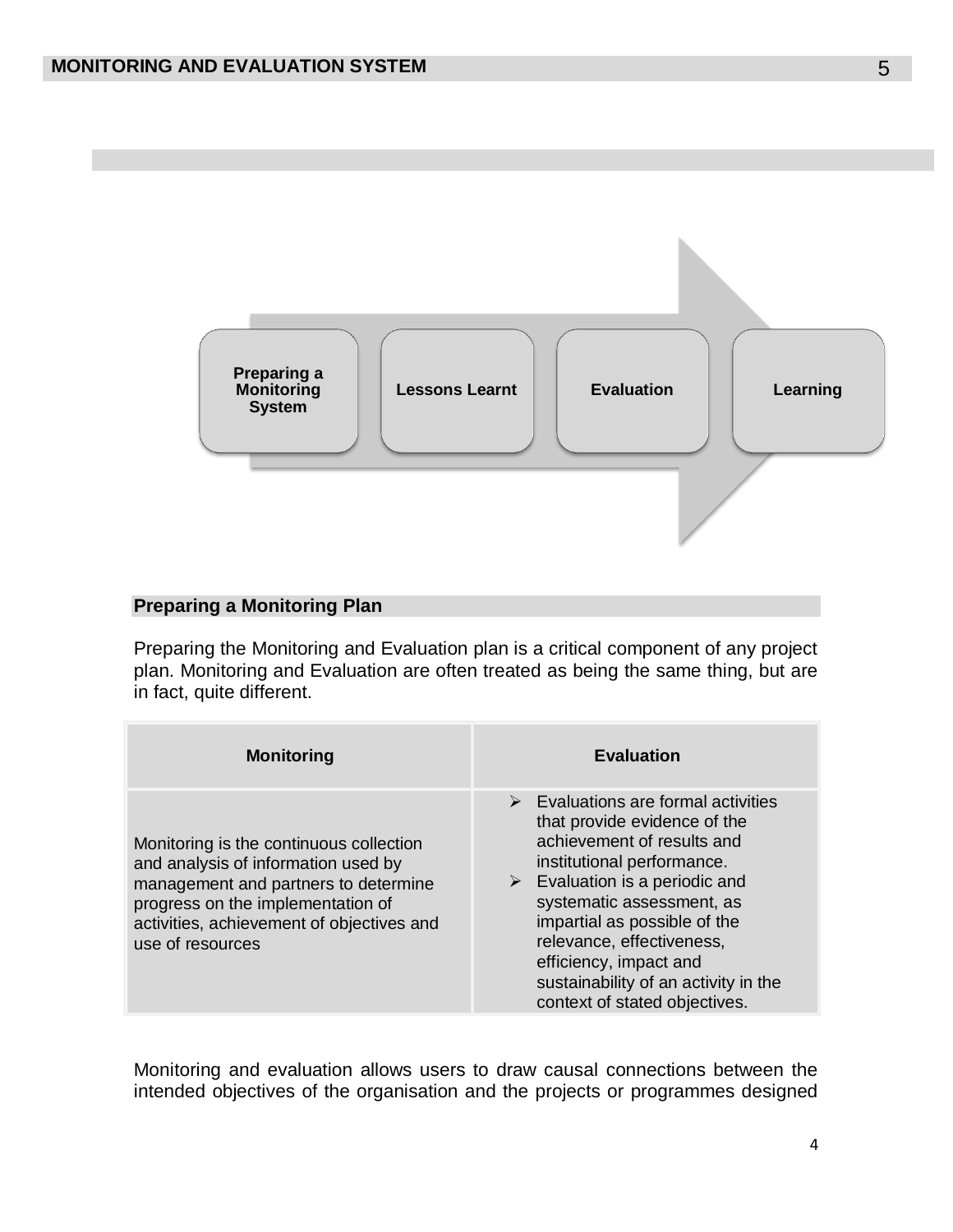to achieve them, the resourcing of the projects and programmes, the actual services or goods delivered and the ultimate impact on the intended beneficiaries. A good monitoring and evaluation system provides evidence for decisions on the use of resources and helps to identify how challenges should be addressed or how successes should be replicated.

**Monitoring** provides regular feedback on progress in implementation and results and draws attention to problems that need to be corrected. Monitoring reports on actual performance against what was planned or expected. Monitoring therefore addresses such questions as:

- How are the resources being used?
- What progress is being made?
- Are the results of the project's work being used by the target group?
- Are there any important changes in the project's context?

- In general, a monitoring system for a development agency is aimed at assessing routine effectiveness of operations and its ultimate impact on the regional economy.<sup>2</sup>

**Evaluation** is a periodic assessment of the relevance and performance of the project and should provide feedback to the project team on what it can do differently to accomplish its objectives. It can also be used to assess the project's impact. Evaluation therefore provides credible and useful information to decision making. Evaluations may assess relevance, efficiency, effectiveness, impact and sustainability. Impact evaluations examine whether underlying theories and assumptions were valid, what worked, what did not and why. Evaluations therefore address questions such as:

- Is the project likely to achieve its objectives with its existing approach?
- Has the project made a lasting improvement in the issues it was trying to address?

What monitoring and evaluation have in common is that they are geared towards learning from what you are doing and how you are doing it, by focusing on:

- $\triangleright$  Efficiency
- Effectiveness
- $\triangleright$  Impact

**Efficiency** tells you that the input into the work is appropriate in terms of the output. This could be input in terms of money, time, staff, equipment and so

 $\overline{a}$ 

 $2$  Pg.36. Aspire's five-year review (2005-2010)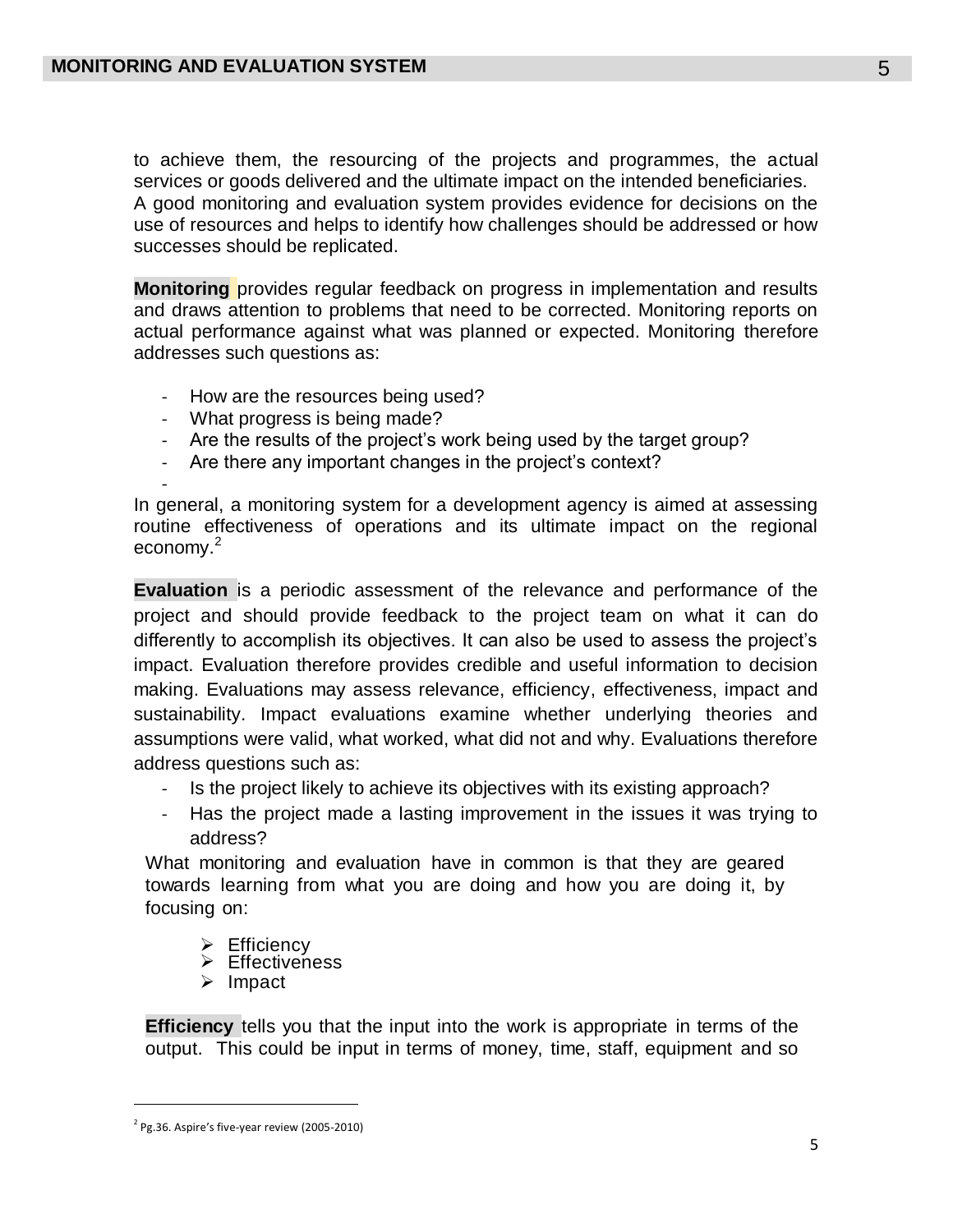on. When you run a project and are concerned about its replicability or about up-scaling, then it is very important to get the efficiency element right.

**Effectiveness** is a measure of the extent to which developments programme or project achieves the specific objectives it set. If, for example, we set out to improve the qualifications of all the high school teachers in a particular area, did we succeed?

**Impact** tells you whether or not what you did made a difference to the problem situation you were trying to address. In other words, was your strategy useful?

#### **Why do monitoring and evaluation?**

Monitoring and evaluation enable you to check the "bottom line" namely if we have achieved an impact with the development work: Not "are we making a profit?" but "are we making a difference?" Through monitoring and evaluation, you can:

- $\triangleright$  Review progress;
- $\triangleright$  Identify problems in planning and/or implementation;
- $\triangleright$  Make adjustments so that you are more likely to "make a difference".

In many organisations, "monitoring and evaluation" is something that that is seen as a donor requirement rather than a management tool. Donors are certainly entitled to know whether their money is being properly spent, and whether it is being well spent. But the primary (most important) use of monitoring and evaluation should be for the organisation or project itself to see how it is doing against objectives, whether it is having an impact, whether it is working efficiently, and to learn how to do it better.

Plans are essential but they are not fixed. If they are not working, or if the circumstances change, then plans need to change too. Monitoring and evaluation are both tools which help a project or organisation know when plans are not working, and when circumstances have changed. They give management the information it needs to make decisions about the project or organisation, about changes that are necessary in strategy or plans. Through this, the constants remain the pillars of the strategic framework: the problem analysis, the vision, and the values of the project or organisation.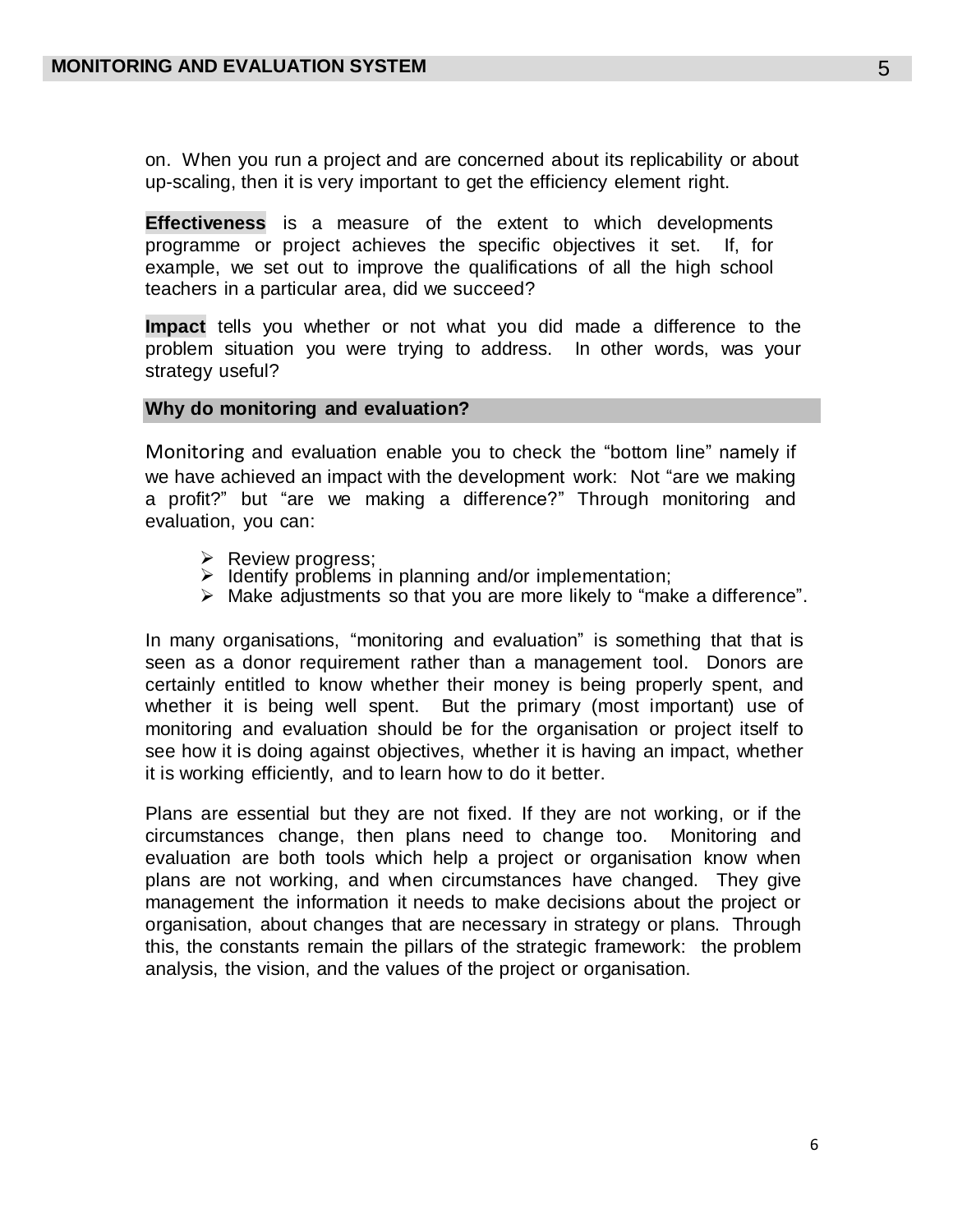Monitoring and Evaluation….

- Help identify problems and their causes;
- Suggest possible solutions to problems;
- Raise questions about assumptions and strategy;
- Initiate reflect on where you are going and how you are getting there;
- Provide you information and insight;
- Encourage management to act on the information and insight;
- Increase the likelihood that you will make a positive development difference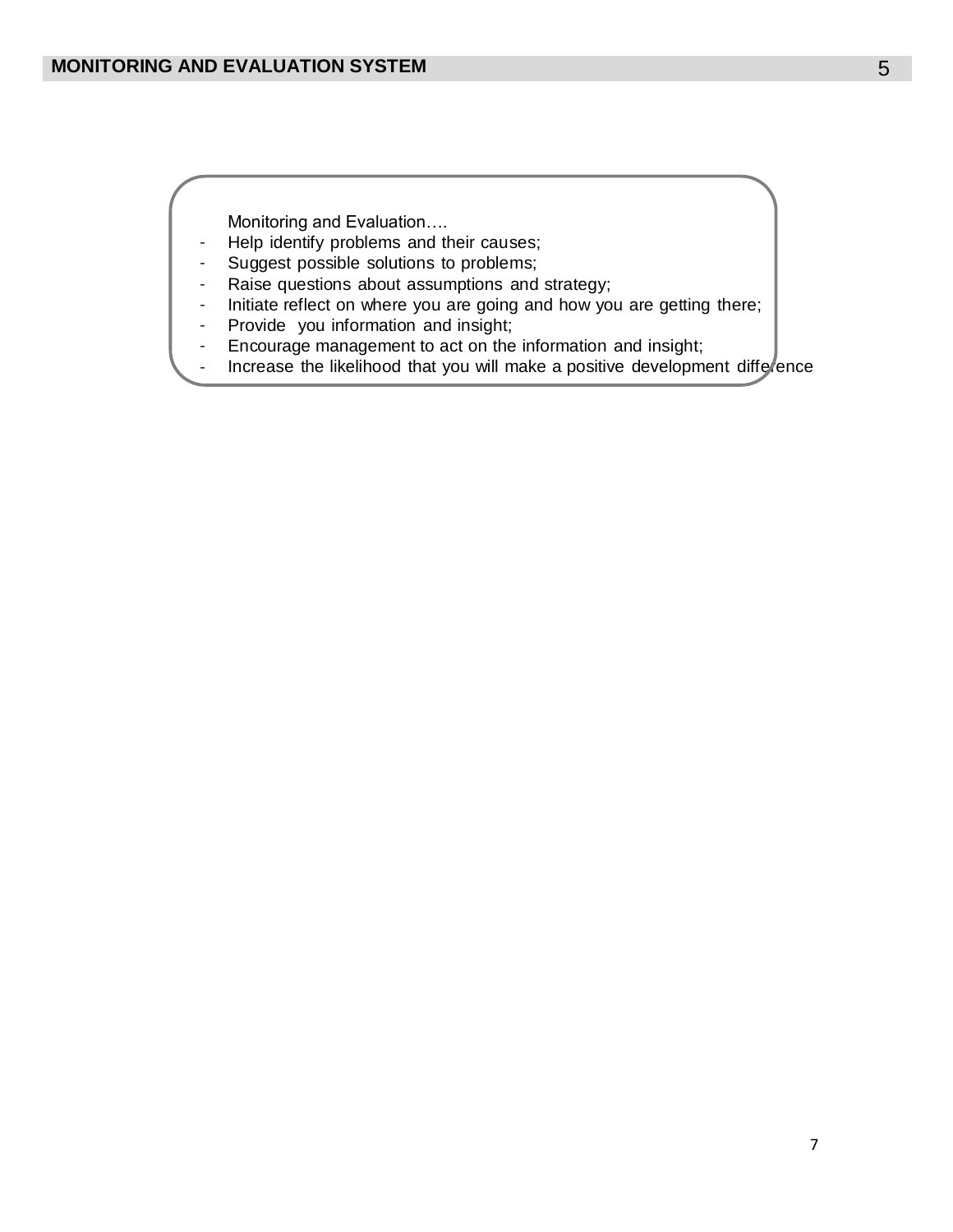# **Preparing the Monitoring plan**

The project monitoring plan is intended to outline how the results and impacts of the project intervention will be measured.

When preparing a monitoring plan, there are several considerations:

- $\triangleright$  Who will use the results of monitoring?
- $\triangleright$  For what purpose?
- $\triangleright$  Will monitoring be primarily used to satisfy accountability requirements?
- $\triangleright$  Or will monitoring be used to provide evidence for lesson learning or policy messages?
- $\triangleright$  Will the project team collect primary data or make use of secondary sources?
- $\triangleright$  Do other stakeholders and funding institutions have certain indicators or approaches to monitoring which are mandatory?

A monitoring plan contains not only indicators, but also plans for monitoring activities, their costs and an indication of who will be responsible for collecting the data. Indicators are measures that show progress toward the intended result and targets. Indicators are not new results or targets, but instead are the means of measuring progress toward the intended result.

#### **Indicators should be SMART:**

| S  | <b>Specific</b>     | The information captured measures what it is supposed to<br>measure. The data collected clearly and directly relates to the<br>achievement of an objective.<br>If the information collected is specific, it tells the project manager if<br>the change we want to create is happening or not. |
|----|---------------------|-----------------------------------------------------------------------------------------------------------------------------------------------------------------------------------------------------------------------------------------------------------------------------------------------|
| М  | <b>Measurable</b>   | Before starting monitoring, staff must make sure that the<br>information required can be practically collected using measurable<br>indicators.                                                                                                                                                |
| A  | <b>Attributable</b> | Any changes measured must be attributable to the intervention                                                                                                                                                                                                                                 |
| R. | <b>Relevant</b>     | Monitoring results must make a contribution to selected priorities (<br>overall programme Goal, etc. as discussed in project identification<br>and strategic alignment phase                                                                                                                  |
|    | <b>Time Bound</b>   | Monitoring is not open-ended but allows change to be tracked at the<br>desired frequency for a set period.                                                                                                                                                                                    |

#### **Completing the monitoring plan template**

The indicators used in the monitoring plan must be exactly the same as the indicators entered into the log frame. The monitoring plan should be prepared by the project team with the support of a monitoring and evaluation specialist and with the support of a finance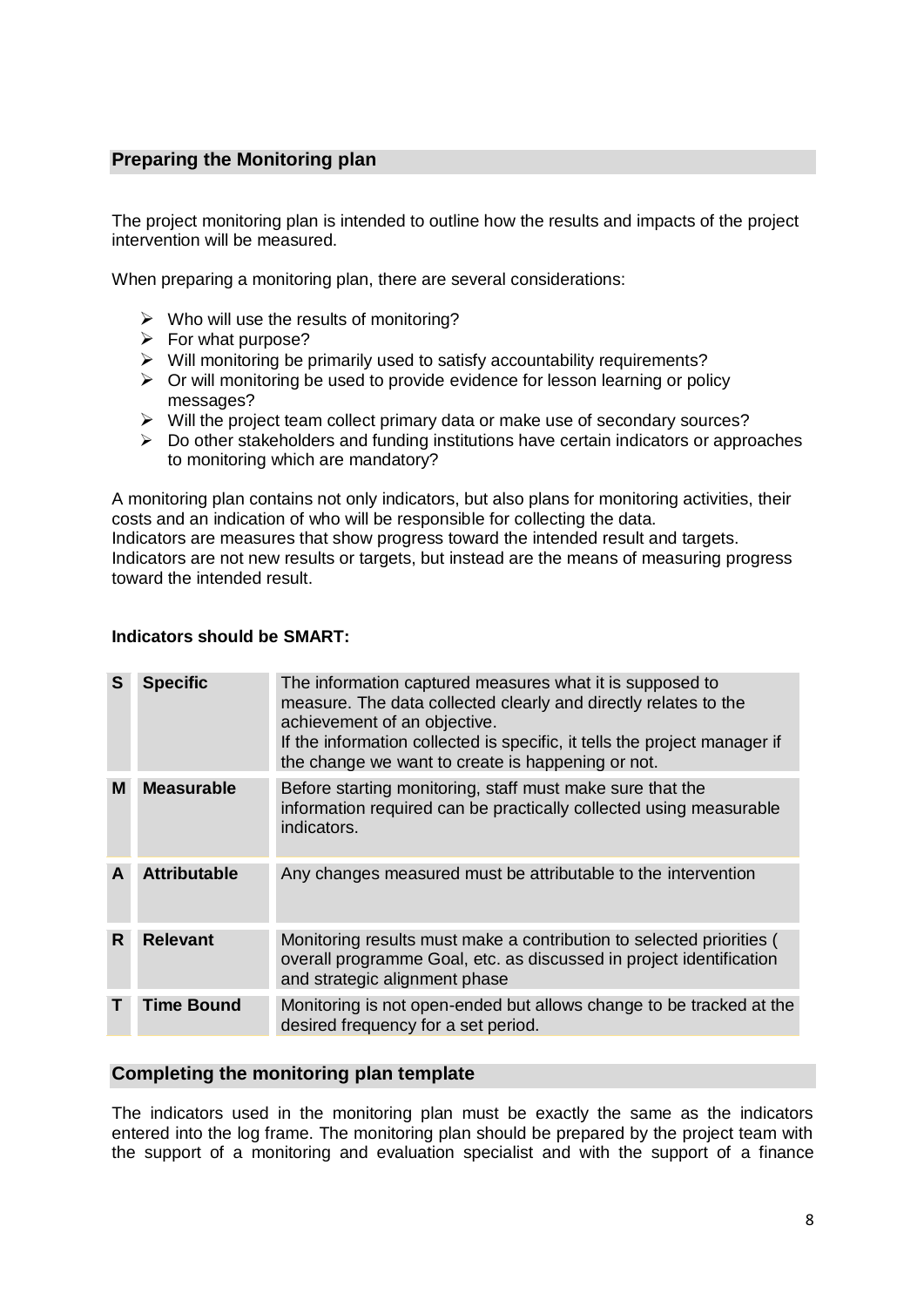expert, both of whom will be important in choosing indicators and data collection methods, which can be implemented through budgeted monitoring activities.

- Choose as few indicators as possible in order to satisfy accountability-reporting needs and the need for evidence to support lesson learning and policy influencing.
- If possible choose indicators that measure change in the most direct manner possible and which will yield valid and reliable measures (e.g. the indicator measures what is says it is trying to measure and that the measurement is consistent).
- If a direct measure is not possible methodologically use a proxy measure (explaining the relationship between the indicator and the change being measured).

# **Institutional Arrangements – for implementation of a Development Agency M&E system<sup>3</sup>**

An extensive monitoring and evaluation system requires considerable resources. The extent of the monitoring and evaluation that can take place must align with an allocated budget. If the organisation has a limited budget, then a selected handful of indicators need to be identified. These indicators should still allow appropriate conclusions to be drawn and supply information that would assist in the redirection or strengthening of activities in line with the organisation's overall objectives. For this monitoring and evaluation system, the resources required relate to the indicators selected by the Development organisation and outlined in the indicator monitoring matrix.

Questionnaires have been developed for different stakeholder group to cover several indicators, thus saving time, money and other resources. The administration of electronic options also means that larger samples can be drawn, the data from which can be used to support data collected on a face-to-face basis. However, expertise will be required to administer questionnaires via the various electronic options available (e-mail, social media platforms and cell phones). Support may be required from an external (or internal if budget permits) IT expert.

Some issues or questions that must be considered in establishing the monitoring and evaluation system include:

- 1. How should monitoring and evaluation fit into the organisation? Where should monitoring and evaluation functions be located, what are the reporting mechanisms and who will be ultimately responsible for monitoring and evaluation?
- 2. What resources will be required? Resources will include physical resources (IT capabilities, office furniture and other equipment, facilities to travel to localities and to transport field workers, etc.), human resources, time and budget.
- 3. What capacity and skills will be required? The design, development and application of existing, new or adapted tools, research and analysis, training of field workers and use of the Information Management System are some of the skills that will be needed.
- 4. In order for any monitoring to take place, a clear and relevant baseline needs to be in place. This work must be done as the immediate first step in implementing the monitoring and evaluation system.

 $\overline{a}$  $3$  Extracts from recommendation GIZ 2012 M&E system development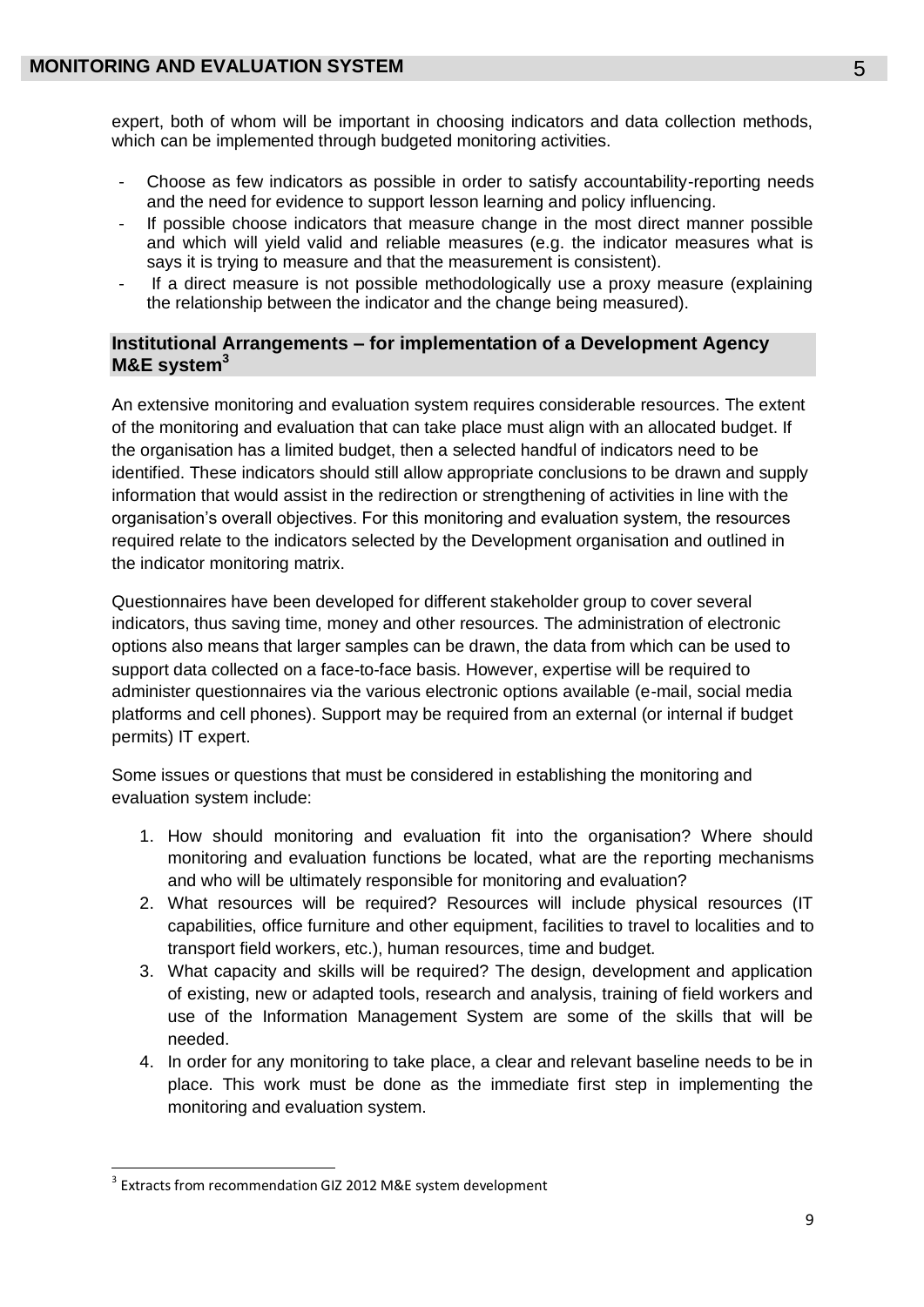5. Data and information has to be managed. The appropriate hardware and software has to be in place and users have to understand how it works. The management information system should also be user friendly and save time – not add to existing workloads. The data information has to be regularly updated and maintained and should be accessible at any time.

#### **Location and structure of the monitoring and evaluation unit**

Consideration could be given to the establishment of a separate monitoring and evaluation unit within Aspire led by a dedicated permanent staff member and located within the Operations Directorate. This person will be responsible for ensuring that all necessary baseline information is in place and that the database is kept up to date to allow other staff members to extract key data whenever necessary. The monitoring and evaluation manager should have research and data management capabilities. She/he will also be required to manage the periodic capturing of data which can be outsourced or allocated to an internal staff member. The unit should probably comprise of 2 permanent staff members at the outset: 1 manager and 1 assistant who would also be required to capture and manage data.

A possible structure is illustrated below:



#### **Resources**

**Physical resources:** An M&E unit will require a full range of physical resources to enable it to operate. Where field workers are used for data collection, questionnaires will have to be printed, clip boards, pens and provision for training made. Transport to localities will also have to be arranged. For the Management Information System (MIS), appropriate hardware and software has to be provided.

**Budget:** A detailed budget will need be prepared for each of the indicators across the periods specified. Additional budget will have to be made available or ring fenced for external researchers or field workers. Field workers will have to be periodically trained to administer the questionnaires, and provide them with some understanding of the organisation. This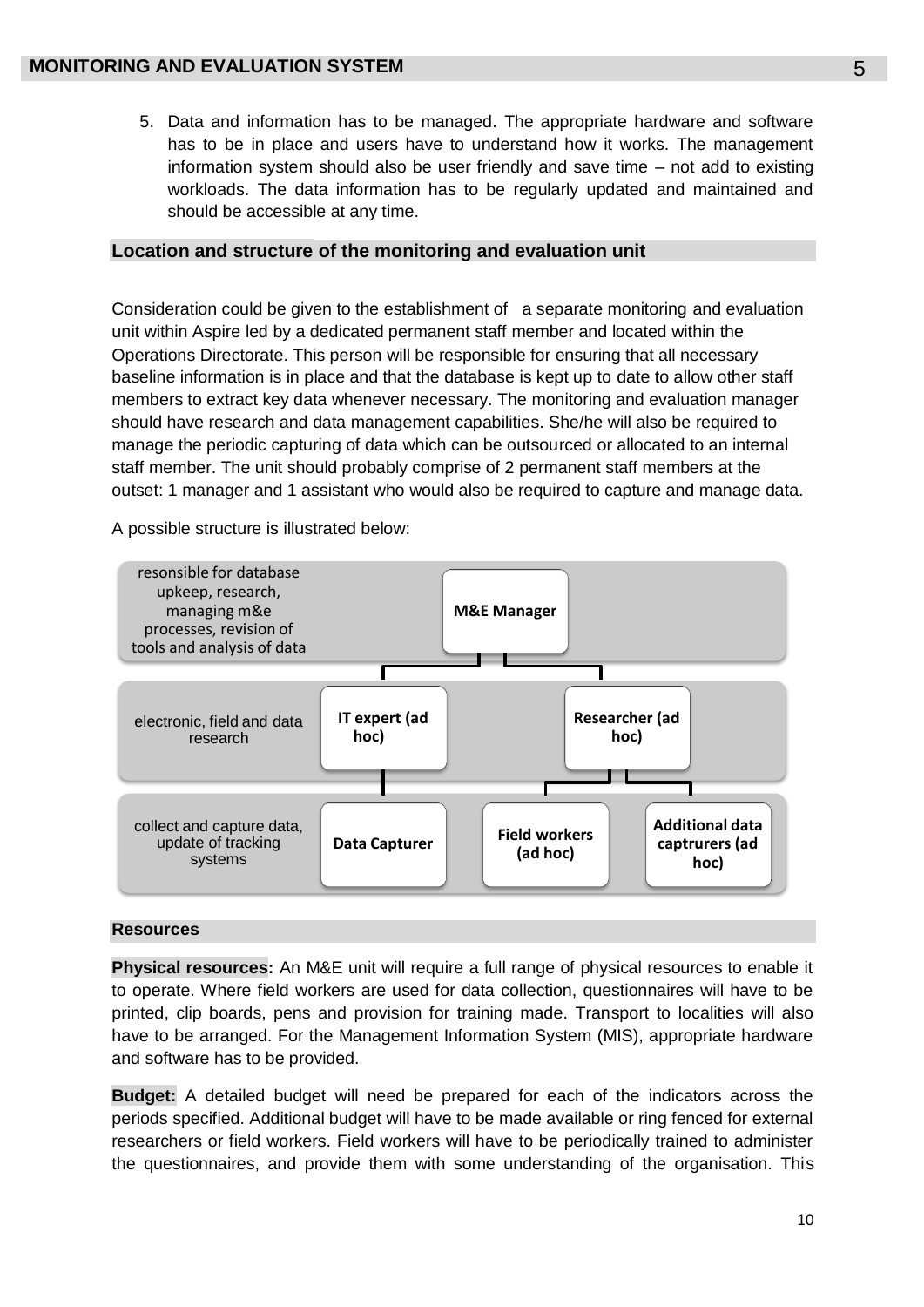would be on an ad hoc basis depending on when specific data needs to be collected; notably pre-, during and post- interventions and at various intervals as determined by the system. The budget should also include considerations for the possible appointment of permanent staff members to a propose unit,

**Time:** consideration must be given to the time it will take to conduct the research both for the baseline studies as for the monitoring and evaluation. If existing, internal staff are to be used, a detailed time analysis should be done to ensure that staff is able to carry out the tasks within allocated time frames and current workloads.

**Human resources**: The monitoring and evaluation system should not add to the workload of project managers. The M&E unit should ensure that when monitoring has to be done, project managers are supplied with the necessary support. This may be in the form of external researchers or alternatively (and more cost effectively) the internal training and coordination of temporary field workers

**Capacity and skills:** The monitoring and evaluation manager will be required to manage the database, develop and adapt data collection tools, analyse data and information gained from various reports, financial records and economic datasets. The monitoring and evaluation system should periodically be updated and adapted to changing circumstances and new goals and objectives and the monitoring and evaluation unit manager should therefore have experience in developing indicators, a good understanding of how the monitoring and evaluation system works and when it needs to be updated.

It would be beneficial if the monitoring and evaluation unit manager is able to coordinate and conduct stakeholder analyses and is able to assist in the development of a stakeholders' engagement strategy. Knowledge of the tools that can be used for these exercises will be useful.

In line with the monitoring and evaluation system, surveys will have to be undertaken periodically. For this, a group of field workers have to be selected (preferably from within the locality) and trained to carry out the task. The field workers should have a basic understanding of the organisation and its objectives and must know how to administer the questionnaires. The monitoring and evaluation unit manager will need to understand how to conduct the necessary training and how to coordinate the field workers to ensure that questionnaires are administered within a reasonable time frame.

The monitoring and evaluation unit manager must ensure that all necessary baseline information is in place and captured on the Management Information System (MIS). Of prime importance, the monitoring and evaluation unit manager should understand how to use, update and manage the MIS.

The monitoring and evaluation unit assistant / data capturer should also be familiar with the MIS and must understand the basics of data capture and data management as directed by the monitoring and evaluation unit manager.

#### **Baseline information**

Before monitoring and evaluation can be carried out on any project, it is vital that baseline information for each indicator is captured on the MIS. All data and information already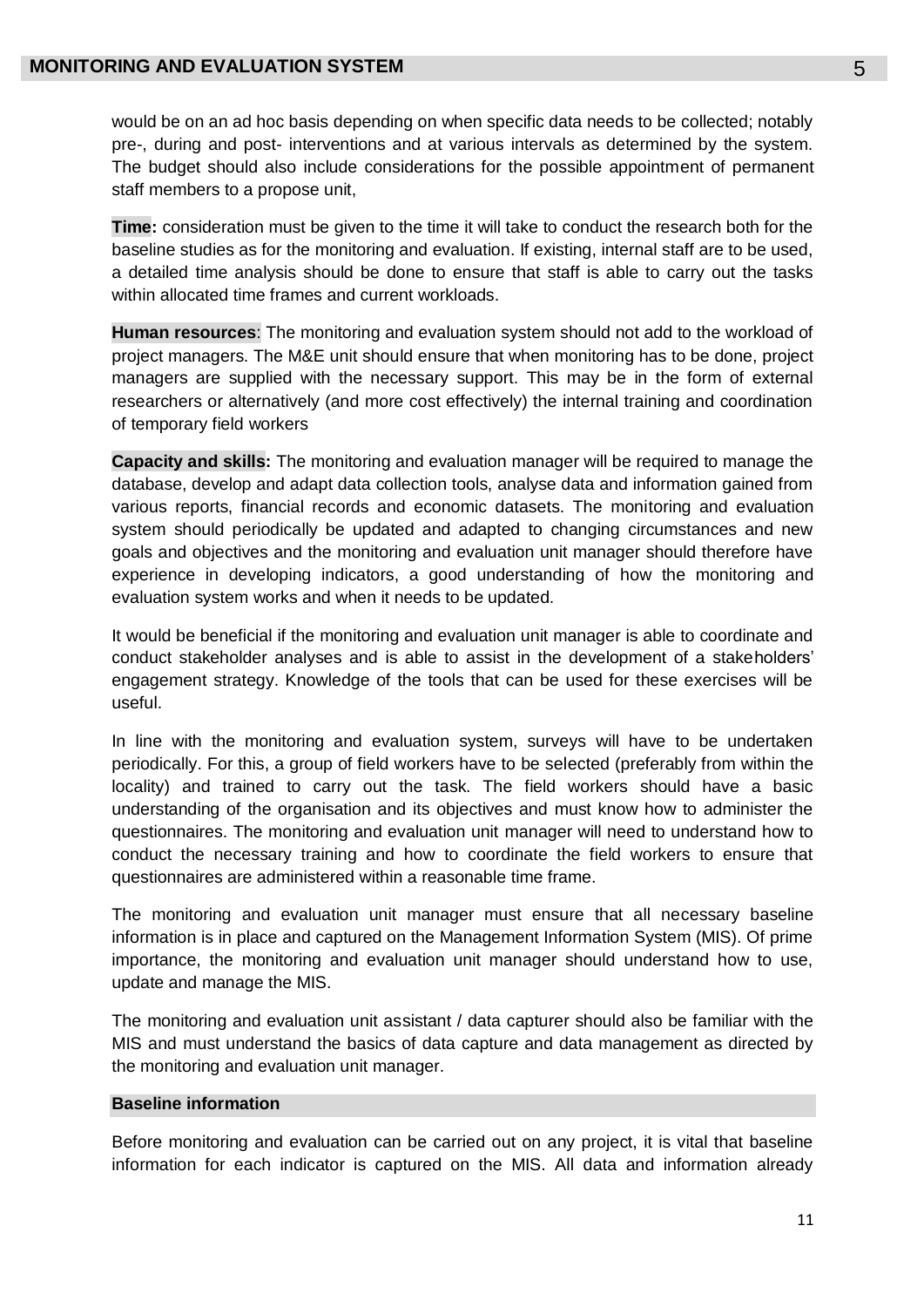available must be captured on the MIS, gaps must be identified and a strategy put in place to gather all relevant information. Subsequent monitoring can then be measured against this baseline information.

#### **Management of data**

A Management Information System (MIS) system should be user friendly and should enable data to be available whenever needed. It is very important that the system does not direct work away from the core business of the organisation but that it allows it more flexibility and enables evidence-based decisions to be made. The monitoring and evaluation unit manger must be able to manage this system and to keep it current at all times.

<sup>4</sup>Development and Design of a monitoring and evaluation system (M&E) for economic development agencies – Learning and case study

Designing and setting up monitoring and evaluation (M&E) systems for economic development agencies can present a number of challenges. Economic development agencies, by virtue of their mandate as special purpose vehicles to stimulate local economic development (LED), are organisations which need to respond rapidly to identified opportunities, be innovative and flexible in methods and approach as well as being able to show visible improvement to local economic development.

#### **What should an M&E system do?**

 $\overline{\phantom{a}}$ 

In line with the Presidency's guidelines on monitoring and evaluation<sup>5</sup>, an M&E system should be aimed at assisting an organisation to evaluate its performance and to identify those factors that are most responsible for contributing to its outcomes. Projects are ultimately monitored to improve the operational performance against strategic objectives.

- $\triangleright$  Monitoring of projects should allow for objective analysis of the project's achievements and for the identification of those actions or practices that might need to be changed to either achieve better results or to ensure that resources are spent for optimal results.
- $\triangleright$  Evaluation is aimed at assessing the impact of an organisation's work in relation to its broad objective

<sup>4</sup> Lessons learnt : 2012 and 2014 Development and Review of an M&E system for a South African Economic Development Agency – Vanessa Kruger (2012-2013) & E Gautier (2014) for GIZ

<sup>5</sup> Policy Framework for the Government-wide Monitoring and Evaluation System, Presidency, November 2007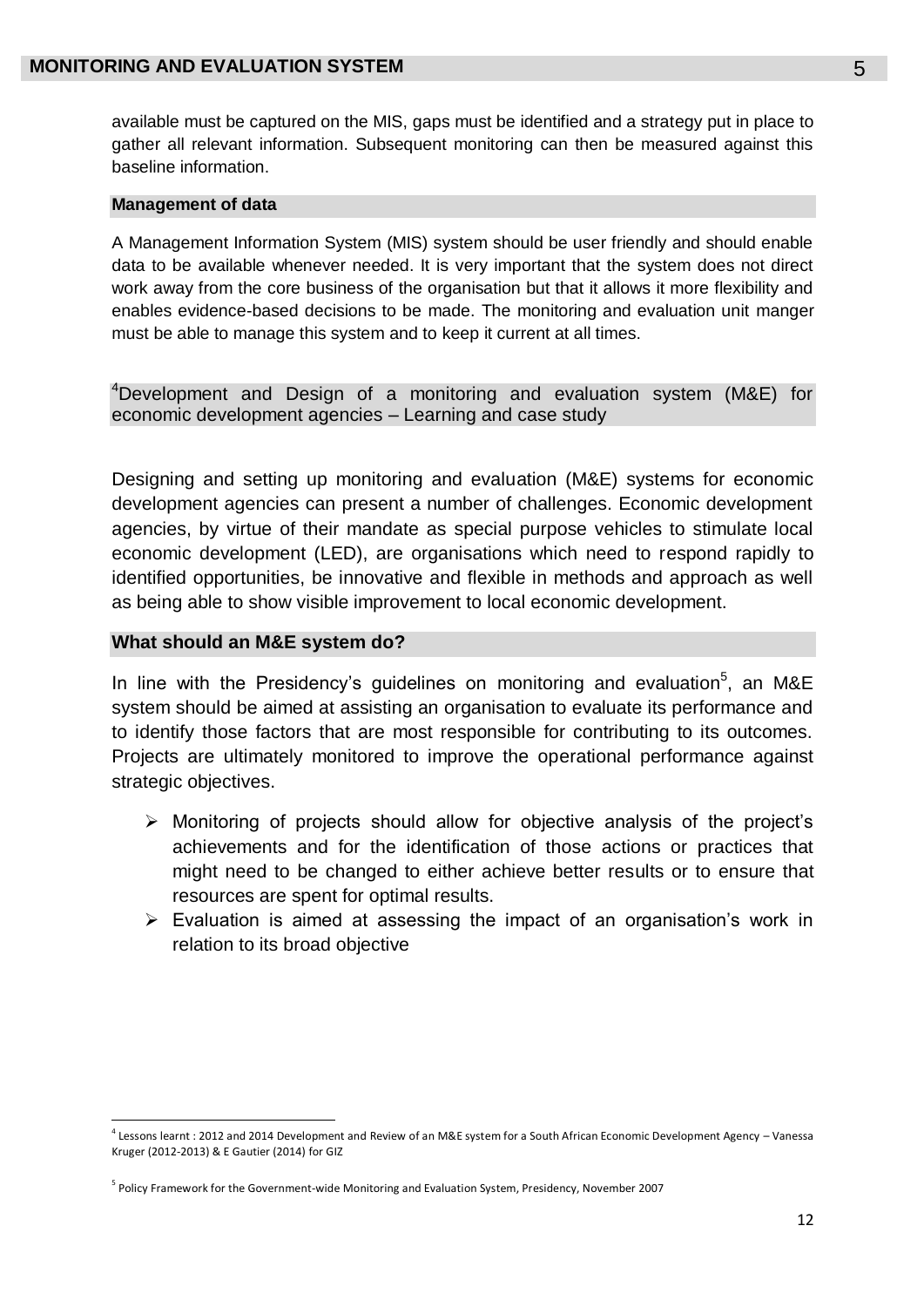# **What process was followed to establish an M&E system for an Economic Development Agency?**

Many organisations (and particularly economic development agencies) only introduced M&E systems after the organisation has already established other key systems, processes, policy, procedures plans and strategies. The approach to the design of an M&E system will vary across organisations depending on their level of development.

|   | Alignment of strategy, plans,<br>policies and approaches | Review of current strategy, impact chain, performance<br>management plans and approaches Emphasis placed<br>on the small town regeneration model                                          |
|---|----------------------------------------------------------|-------------------------------------------------------------------------------------------------------------------------------------------------------------------------------------------|
| 2 | Development of a typology of<br>products and services    | Synthesis of activities and outputs for classification into<br>broad groups through a reiterative process                                                                                 |
| 3 | Strategy review process                                  | Current strategy reviewed against national and regional<br>priorities. Focus on Agriculture, Small Town<br>Regeneration, Heritage, Culture and Tourism Used a<br>logical-framework format |
| 4 | <b>Results-Impact Chain</b><br>development               | Reiterative process. Set outs the linkages between<br>activities, outputs, use of output, outcomes (direct<br>benefits), the attribution gap and impact                                   |
| 5 | <b>Indicator Development</b>                             | The final results chain determined the SMART<br>indicators to be developed. Set out in an indicator<br>monitoring matrix and forms the basis of the M&E plan                              |
| 6 | M&E Plan                                                 | All activities necessary for the implementation of the<br>system.                                                                                                                         |
| 7 | Management information<br>system (MIS)                   | To capture all monitoring and evaluation targets,<br>process and data in order to generate reports                                                                                        |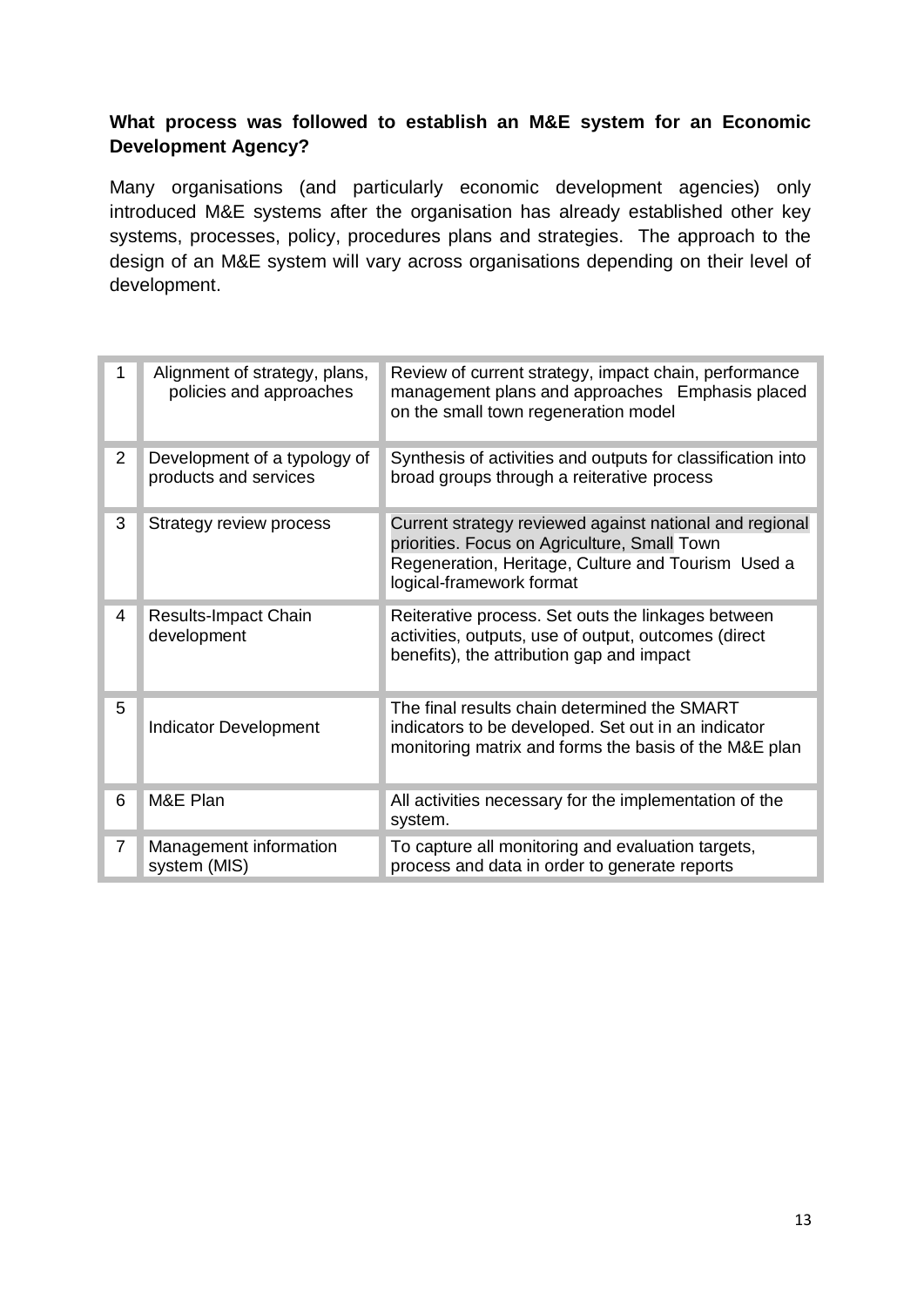### **Some principles to guide the design of an M&E system**

There are a set of generic guiding principles that need to be considered by any organisation aiming to achieve the successful design and implementation of an M&E system. The mandate and modus operandi of economic development agencies (i.e. innovative and rapid responses to presented economic opportunities to test whether the output will have the desired outcome and impact) makes it even more important to carefully consider the guiding principles when embarking on a process to design an M&E system. Amongst these guiding principles are:

- Ensuring organisational ownership;
- Existence of a clearly formulated strategy;
- Formulating realistic indicators;
- Making sure that the M&E systems responds to organisational requirements;
- Having a plan to implement the M&E system;
- Ensuring that collection and analysis of data capacity is in place; and
- Establishing the utility of the M&E system beyond just monitoring and evaluation.

# **Organisational ownership for M&E by Development Agencies**

Development Agencies often don't have an M&E unit or a dedicated M&E staff member. Ownership is of utmost important for an M&E system to function effectively in any organisation. The commitment of the Chief Operations Officer (COO), Programme Managers and Project management during the process is imperative. This, amidst a busy schedule is not always possible and makes it a challenging process to ensure full organisational ownership.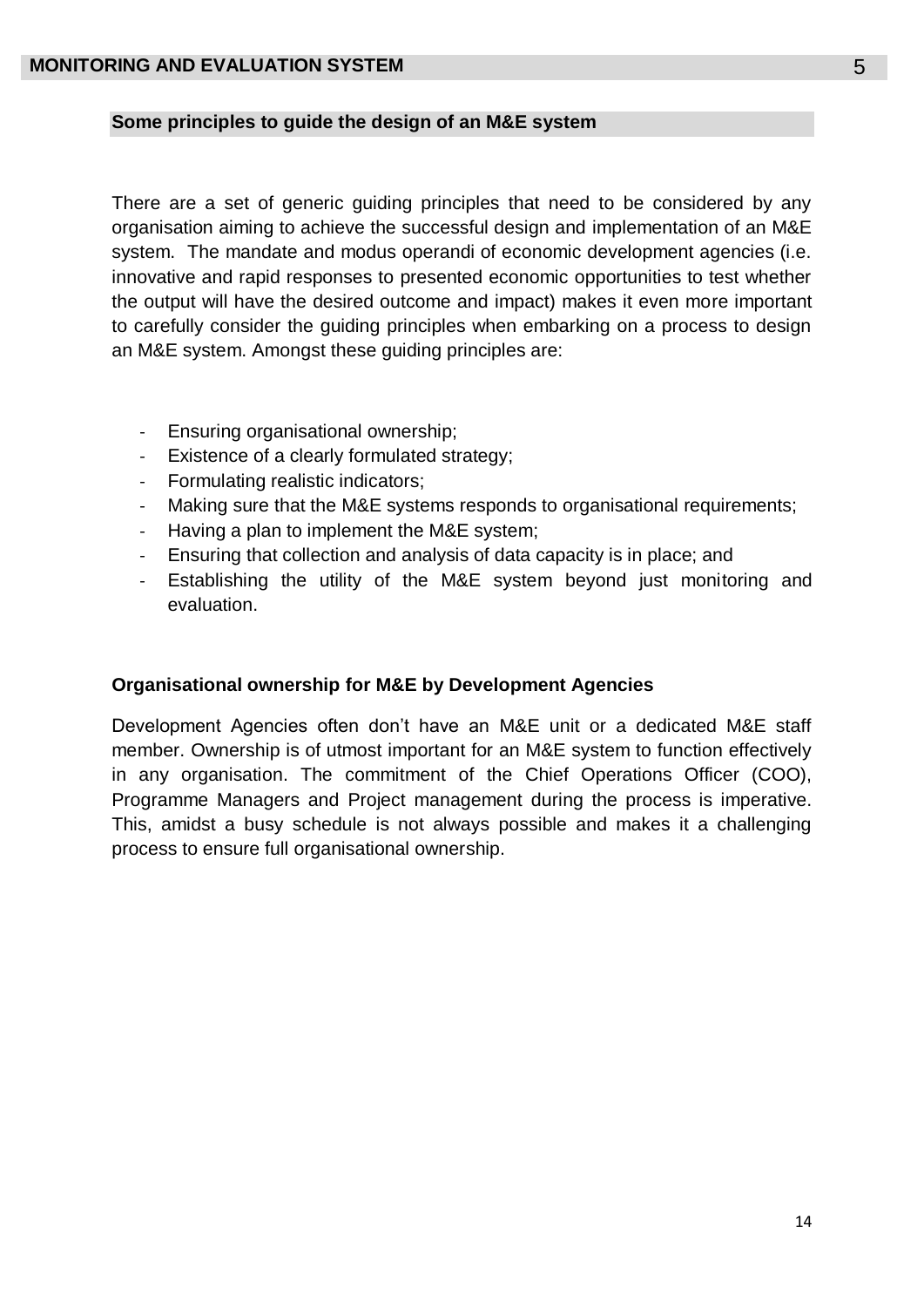# **Lessons learnt and recommendations for other economic development agencies wanting to design an M&E system**

- Consider nominating and "seconding" one senior person full time to work closely with an external M&E advisor to ensure that the system is appropriate to the organisation and that the organisational culture, values and institutional memories inform the design.
- The organisation itself must take a lead. The set-up of an M&E system cannot be completely outsourced. External advisors can provide technical input but the actual design and content must be led by the organisation itself.
- Clear buy-in at management level is necessary and constant liaising with the person in charge will make sure that the organisation's needs are appropriately reflected in the M&E system.
- Involve people at the right stages of the process. Whereas a lot of the decisionmaking will ultimately happen at management level, it is important to involve staff and other stakeholders in the process in order to be aware of their thinking, their way of working and their needs. This way, you will invest more time while setting up the system but you will benefit from an improved implementation later as people will feel a shared ownership of the system and will take on roles and responsibilities in the use of it.
- It is important to identify the critical point at which to involve different role players. Don't involve people unnecessarily as this will be waste of their time. Involve people where and when they can add value and participate fully otherwise they may find the process disempowering
- The need for participation cannot be emphasised enough. An effective or useful M&E system should be utility focused i.e. the users (e.g. project managers, partners, beneficiaries, etc.) should be able to find the value in the system. If the key users have not been involved at the different stages in decisions on designs, measures and process the possibility of them finding value in the system is limited.

# **Clearly formulated strategy to guide the process**

The Strategy of the Development Agency needs to guide the development of the M&E system, which in turn, feeds into the strategy review process. Three reiterative processes is recommended:

- 1. A review and alignment of strategies, policies, plans, approaches, tools, models and systems;
- 2. The development of a typology of goods and services; and
- 3. A review of the strategy to respond to current policy imperatives whilst at the same time articulating the strategy in a logical framework format.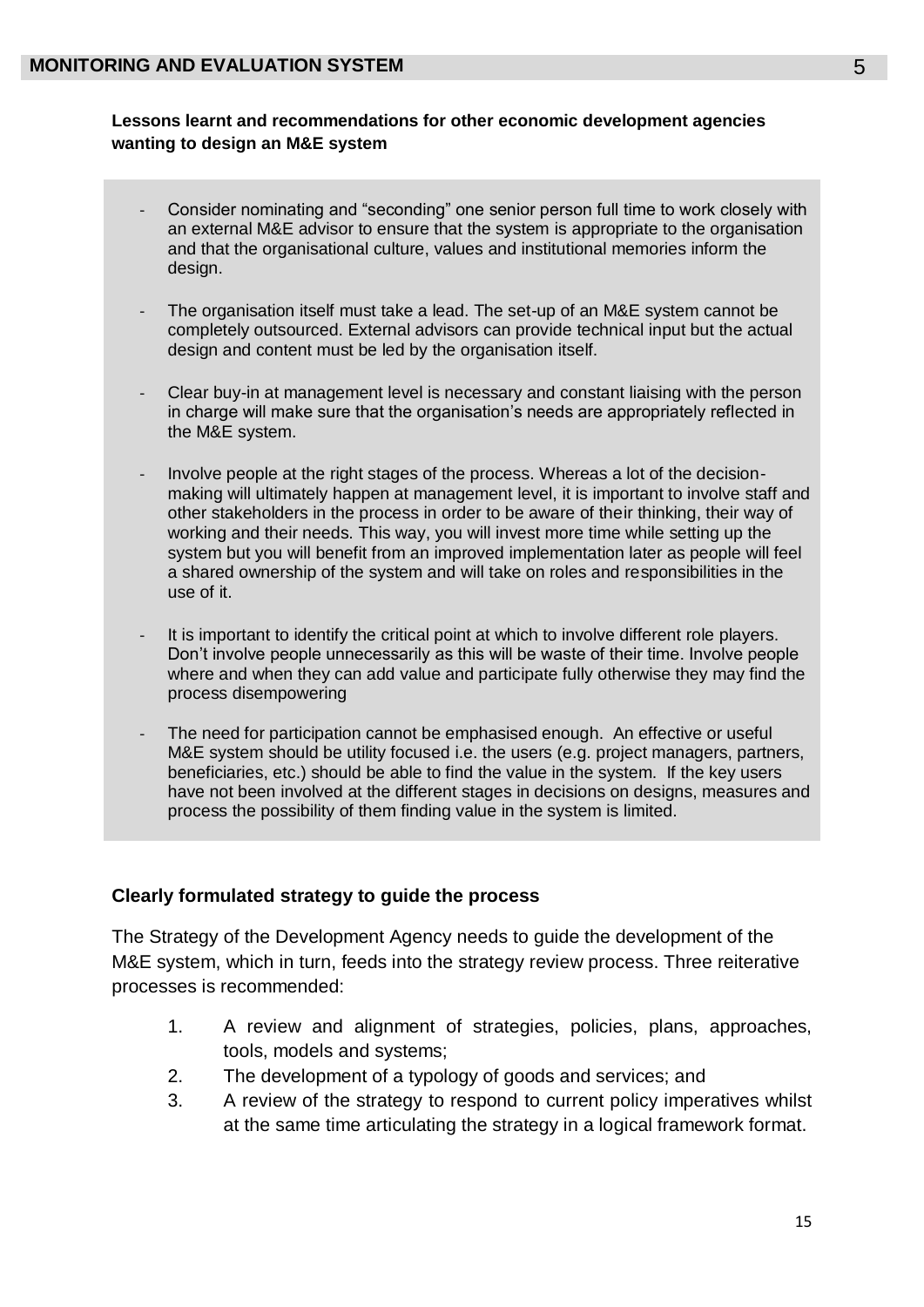The review and alignment of strategies, policies, tools, etc. was the very first step in the design process. Possible objectives, outcomes, outputs, indicators, etc. is extracted from various sources such as the strategy map, performance management systems, models, reports and other internal Development Agency documents. Additionally, national, provincial and regional policies and processes must be taken into consideration. The summary of the document review was used as the basis for the development of the typology of products and services offered by Aspire.

The typology of products and services developed out of the alignment process described above constituted the "structure" of the M&E system performance management system. The development of the typology of projects went through a number of reiterative processes, until broad consensus was reached on the levels and content

The final step in the first phase of the development of the M&E system is to reflect on the current strategy and to re-articulate the strategy to allow for the finalisation of the M&E system. After the review, the system was placed in the logical framework and aligned with the National Treasury Planning Guidelines. This formed the basis of the Results Chain.

### **Lessons learnt: The importance of having a well–articulated strategy in place prior to the development of an M&E system**

- $\triangleright$  In order to define and structure an M&E system it is absolutely necessary to have broad based agreement on the answers to be following a defined set of questions such as:
- $\triangleright$  What is the main reason for existence of the organisation?
- $\triangleright$  What are the goals outside of the organisation's direct control and to which the organisation can only contribute?
- $\triangleright$  What are the risks and assumptions at all levels?
- $\triangleright$  What will show or how will we know that an objective has been achieved?
- $\triangleright$  Who should be benefiting from the interventions?
- $\triangleright$  What is it hoped the beneficiaries will gain?
- $\triangleright$  To whom are the interventions targeted?
- $\triangleright$  What do we want the target group to do differently?
- $\triangleright$  What exactly do we want to achieve?
- $\triangleright$  What are we going to deliver?
- $\triangleright$  What exactly are we doing to do?
- $\triangleright$  Agree on a planning framework to articulate your strategy. Don't get stuck on form. The content and logic are much more important. Design your own planning format if you can't find one that works for your organisation – just make sure your process is logical and consistent.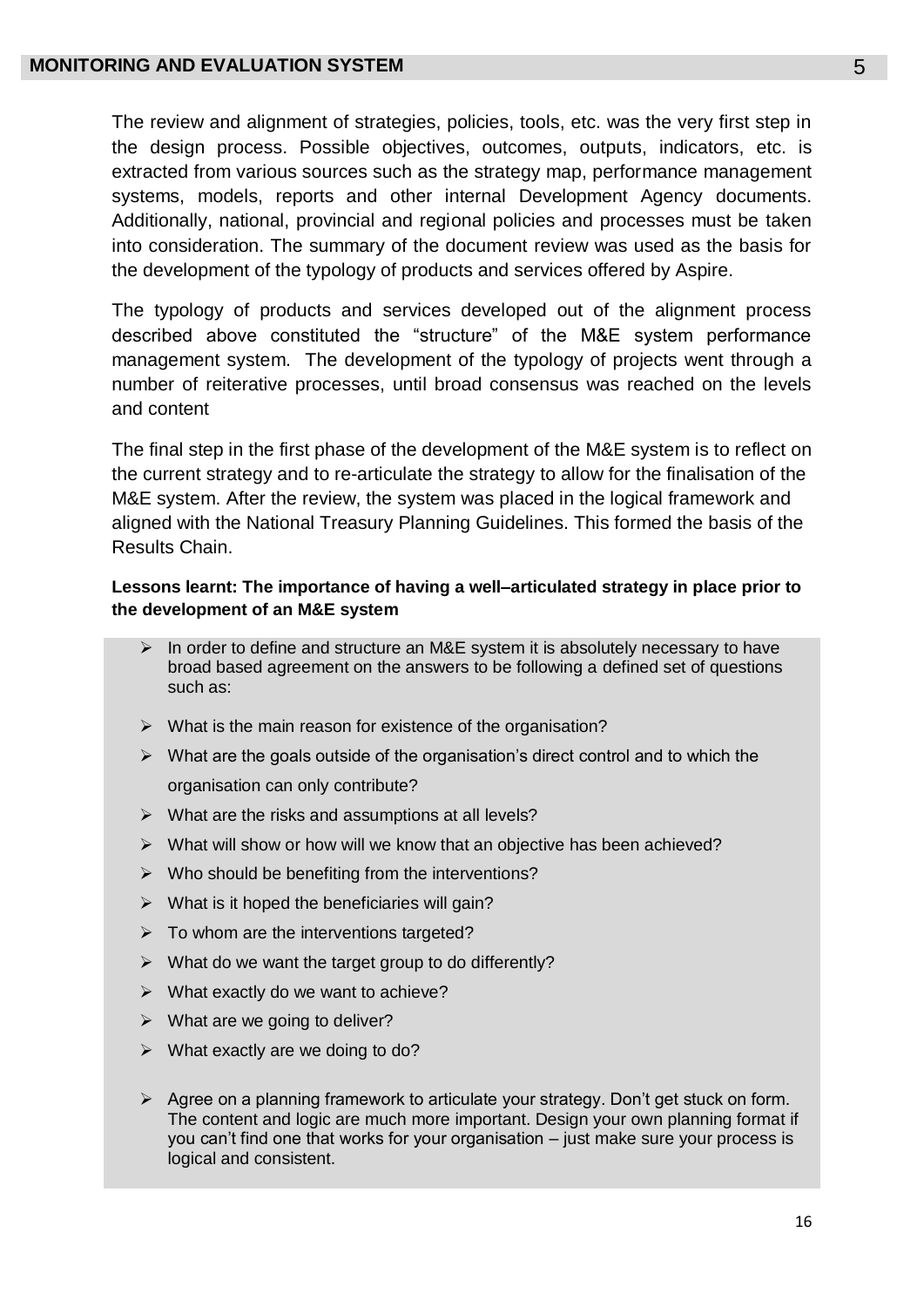- $\triangleright$  Ensure there is a broad-based agreement on the definition of terms. Use external experts and resources for advice and information only. The members of the organisation need to decide and agree collectively on terminology to be used. Keep it consistent across all systems within the organisation.
- $\triangleright$  The design and development of an M&E system requires a well-articulated strategic planning document. It is not possible to just "set up" an impact-oriented M&E system as a technical exercise.
- $\triangleright$  Screen all strategic goals and/or targets at all operational levels of the agency before developing the M&E system - from LED strategies in the district to performance management systems at agency level that sets the staff's goals and targets. As the process unfolds it should take these goals into consideration and ensure alignment. It is not uncommon to find M&E systems that are not only not aligned to other systems with the organisation, but also set out contradictory targets and indicators.
- $\triangleright$  A strategy review with the staff is strongly recommended as it helps to get everyone on board and see the added value of an M&E system.
- $\triangleright$  Make your staff see the value that M&E adds to everybody's work as it enables them to prove their impact and to make their work visible. The system must be anchored and owned at management level. However, it is critical that the implementers or users also have a sense of "ownership" of the system to be effective.

### **An M&E system responsive to organisational requirements**

Economic Development Agencies have to prescribe to the local economic development policy priorities and development objectives of the District, Province and National Government. National Government – through National Treasury - has a very specific framework for strategic plan and annual performance plans, as well as a framework for managing performance information. These frameworks are aligned with the government-wide planning and monitoring approach.

After the strategy review process the strategic plan needs to be articulated in the National Treasury format and terminology. However, before and subsequent work on the M&E system requires the articulation of concepts into terminology and logic of results chains.

Development Agencies typically have a number of development partners from which they mobilise resources in order to implement a wide range of different economic interventions. Each of these actors places a number of demands on Agencies in terms of priority focus areas, targets and reporting requirements. It is important to note that each of these partners has specific formats and planning terminology – which again requires the Agency's consideration.

Agencies also have its own internal systems and processes in place which needed to be taken into consideration in the development of the M&E system. It has a formal planning and review process in place which is aligned to the performance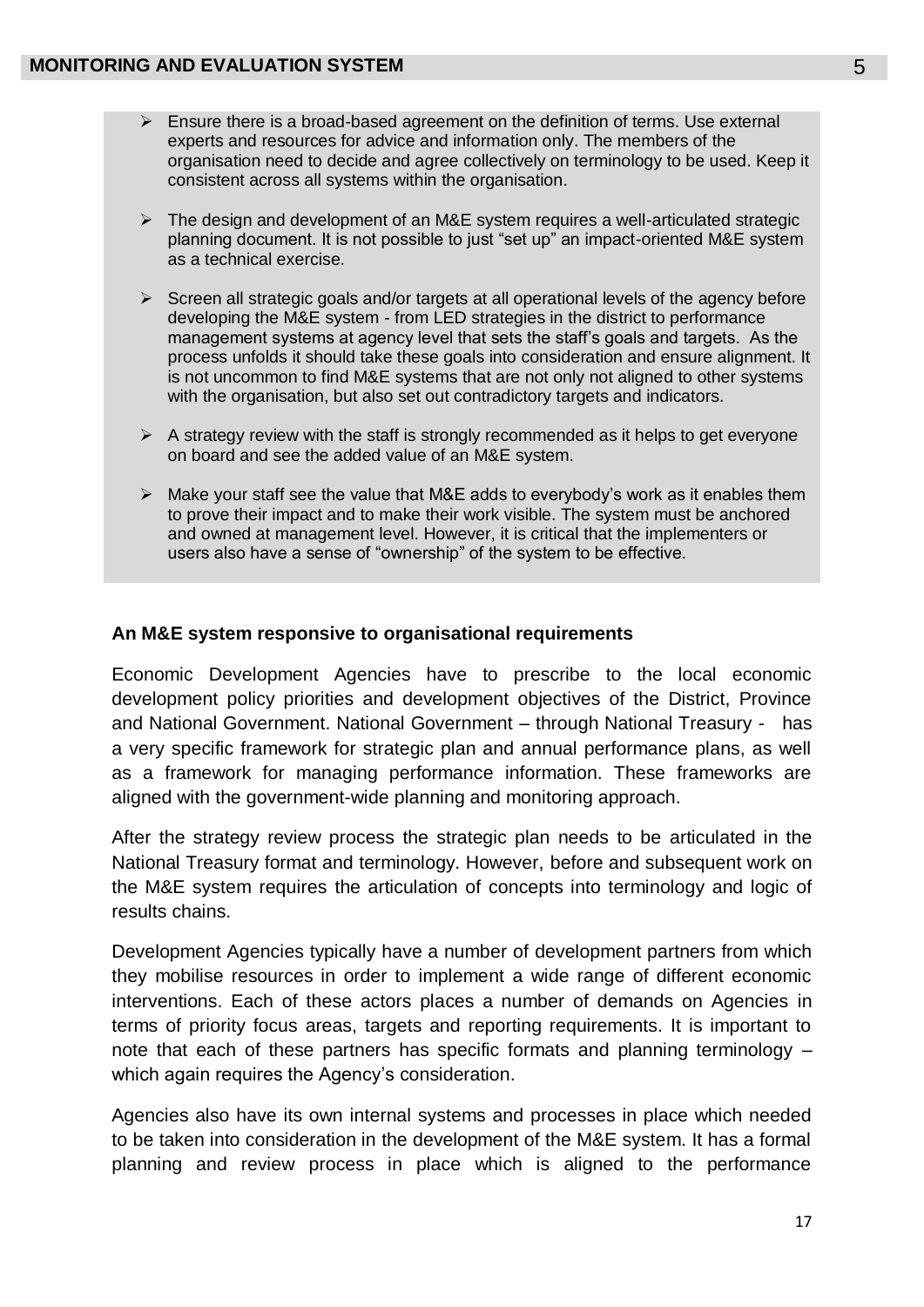management system. Similarly, there is regular and routine reporting against targets and plans.

Staff, systems and processes need to flexible in order to be able to respond rapidly to opportunities identified and creative ideas that can be piloted and tested by Development Agencies. The challenges are obvious in designing a formally structured M&E system for an organisation such as this. Getting programme staff to adopt the language and structured thinking of results chains is in itself an issue which will require focused attention.

In summary, there are a range of different frameworks and systems existing side-byside within the organisation which already has a culture - that may not respond positively to what may be perceived as a rigid structure at first. It will therefore be instrumental, going forward, to align these systems further to each other while making efforts to make the M&E system a part of the existing staff routines and processes – and adapt them where necessary. Any newly established M&E system needs some time and effort to be entrenched into an institutional "M&E culture" where monitoring and evaluation becomes a part not only of effective steering but also of organisational learning. A concerted effort will need to be made to allow programme staff to recognise the potential value add of the M&E system. By the same token, time must be allowed for several loops of testing and re-adjusting the system (jointly with staff members) so that the system responds to the information needs of the organisation but also aligns with practical work routines of the staff.

# **Lessons learnt and issues to consider when making decisions on the nature and format of an M&E system for an economic development agency**

- From the outset be very clear as to why you are developing the M&E system, what exactly you want the system to do and what requirements are to be met by the system. The M&E system must be designed in such a way that it is seen to be useful to the organisation as a whole and programme staff. The value it adds to overall operations of the organisation must be obvious. It must make programme staff's lives easier and not merely increase the workload of programme officers.
- It is important to remember that there is no "one-size-fits-all" approach each agency is different and localised and context-specific answers must be found. "Know your challenges" and "know your strengths" as an agency and ask the right questions. Avoid merely superimposing a system that may work well in one agency on your organisation
- Find an approach that suits your organisation and speaks to your "target audience". If what you best do is innovation – don't come up with a mechanistic system that will restrict you.
- Try to align your system to overarching frameworks, e.g. at national level (outcomes of the South African Government) – as it will facilitate reporting and the documentation of impacts.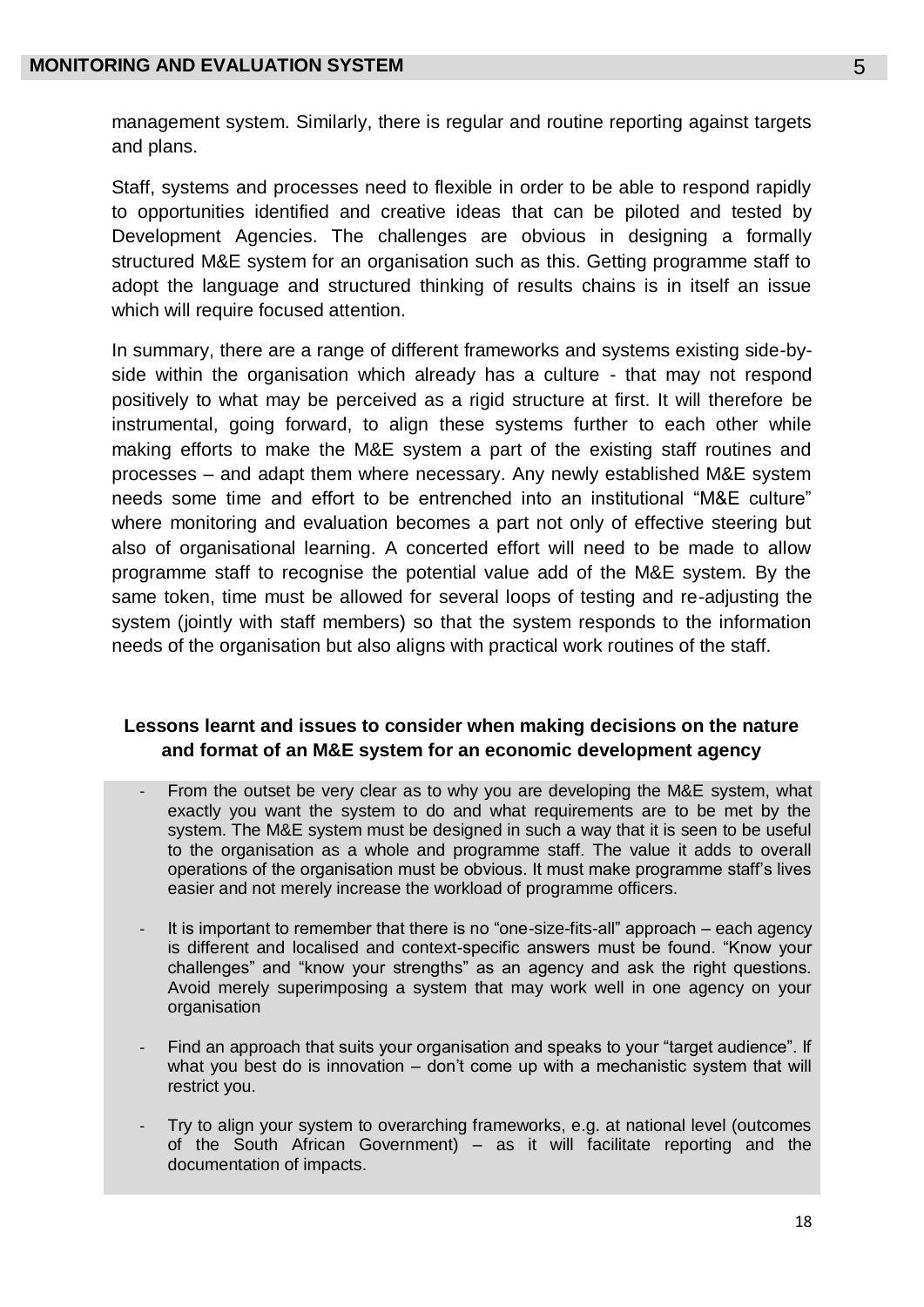- More importantly, ensure that the M&E system supports existing frameworks and that the newly designed M&E system does not create an additional parallel framework to which other systems and frameworks must be adapted, revised, rearticulated, etc. The existing framework should be the starting point from which the M&E system is aligned.
- Similarly, before embarking on designing the system, do some work to clarify the full range of requirements to be met. Identify what your main partners require from you. Find out about the other relevant systems in place and, if necessary, adjust the proposed system/framework accordingly.
- Wherever possible, use what is already in place. The implementation of an M&E system has human and financial resources implications which need to be considered.

# **Realistic indicators**

During project planning and implementation, the logical framework, which forms the basis of the results based monitoring system, was dealt with at great length. The development of a Development Agency M&E system is based on the understanding that strategies can be articulated in a logical framework format which constitutes an important planning tool whilst result chains provide the primary monitoring and evaluation tool.

| <b>Monitoring and evaluation</b> | <b>Result Chains Logical framework</b><br><b>Planning</b> |  |
|----------------------------------|-----------------------------------------------------------|--|
| Impacts                          | Overall goal                                              |  |
| Direct effect                    |                                                           |  |
| Use of products or services      | Project purpose                                           |  |
| <b>Products or services</b>      | <b>Outputs</b>                                            |  |
| <b>Activities</b>                | <b>Activities</b>                                         |  |
| Inputs                           | Inputs                                                    |  |

The figure below is an example of a typical results chain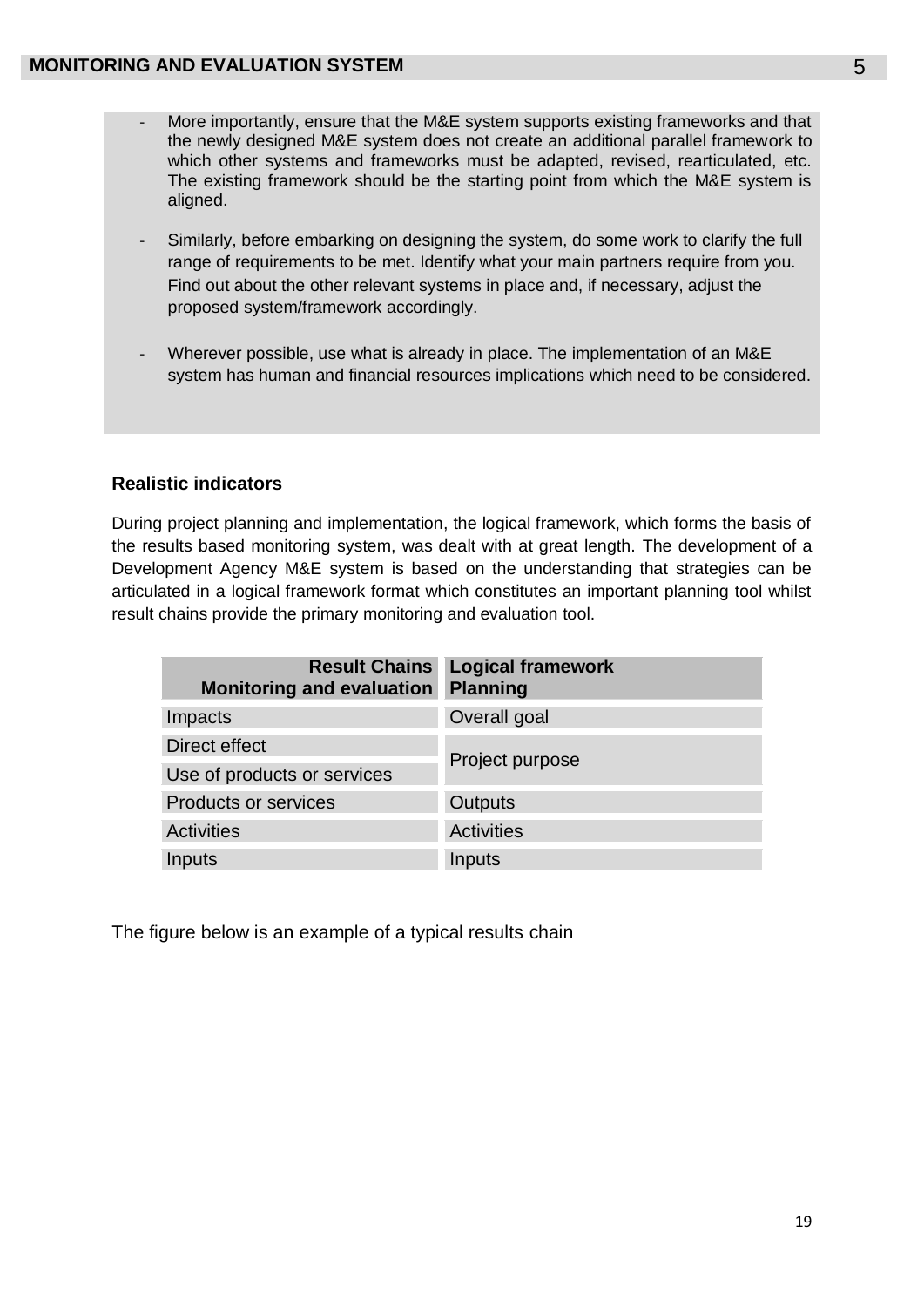

#### **Issues to consider to make a results structure measurable**

- Time is needed for the process to be successful. The reasoning for this is twofold: The strategic thinking will involve a constant cycle of creating something, based on certain assumptions, and then revisiting the outcome again and again to test these assumptions. While probably starting at quite an abstract level, you will improve the practicability and applicability of the system constantly during this process.
- Be strategic and decide *what to measure. Don't try and measure everything you do.*  Make strategic decision on what should or should not be measured. In the start of the design of the Aspire M&E system, over 600 indicators were formulated. This was clearly unrealistic, cumbersome and completely unmanageable. Through constant reconsideration, discussion and debate on the use and rationale of these indicators it was agreed to reduce the number substantially to 27. This process will probably be further continued and the number of indicators will be further reduced.
- Review and relook at the indicators after the first year of using them and then aim to reduce the number even further to the ones that are really "key". Pick your indicators strategically.
- Define indicators for the "M" of monitoring and the "E" of evaluation and chose what to measure when. Data for monitoring indicators should be easily obtained and collected on a routine and regular basis. Evaluation indicators normally focus on impact with data being collected once every few years once the impact has had the opportunity to be realised.
- All LED practitioners are aware LED is not an event: it is a process. Interventions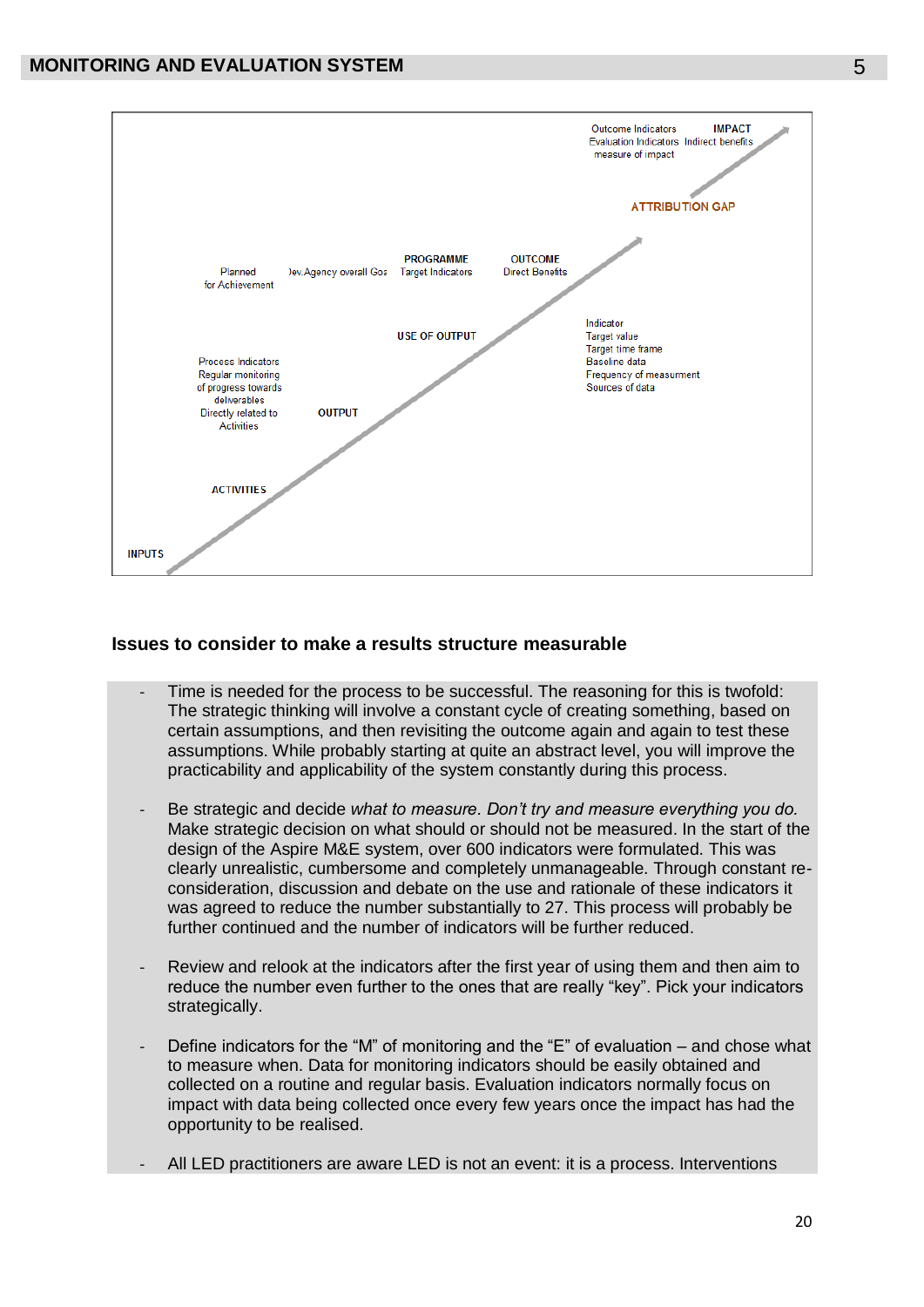carried out now may only reap benefits a number of years post-intervention. It is important to recognise that evaluation processes may not be possible within the lifespan of a project intervention. Similarly, unplanned consequences are part and parcel of the impacts of a positive sustainable intervention – but often difficult to measure or attribute to any one single intervention. The creation of an enabling physical environment (e.g., repairs to the road network) may appear to have no immediate impact. Measuring the impact over the long term or post project intervention provides the LED practitioner with interesting challenges.

- Certain aspects of local or regional economic development can provide immediate indicators of achievement of objectives, such as
	- Percentage of jobs retained and the number of jobs created over a specific period of time;
	- Number and value of businesses retained and expanded within a locality;
	- Value of new investments into the locality
	- Number of small businesses established and who survive beyond a specific period of time, and so on.
- Economic development agencies may want to consider collecting evaluation data based on surveys that explore key role-player/ stakeholder perception and levels of satisfaction with the perceived changes in their individual socio-economic conditions. In short, are the target group and/or beneficiaries satisfied that the intervention has or may sometime in the future contribute to improve their socio economic conditions?

| Result              | As per the results chains – given that results chains are linked, data<br>collected can be aggregated                                                       |
|---------------------|-------------------------------------------------------------------------------------------------------------------------------------------------------------|
| Indicator           | Outcome indicators at Agency overall programme level, target<br>indicators at programme level and process indicators at output level (<br>and use of output |
| Code                | Each indicator is coded for the purpose of the MIS system                                                                                                   |
| <b>Description</b>  | Provides more detail on the indicator with specific reference to<br>reflecting the "A" and "R" in SMART $-$ is it achievable and relevant                   |
| <b>Target Value</b> | Quantitative measure of the indicator – usually a percentage<br>increase or real numbers and have to be set at realistic levels                             |
| <b>Time Frames</b>  | Period in which the target value has to be achieved                                                                                                         |
| <b>Baseline</b>     | Details on where information can be obtained to establish the<br>baseline                                                                                   |
| Frequency           | Sets out how often data must be collected to measure progress                                                                                               |

# **<sup>6</sup>M&E plan**

**.** 

<sup>&</sup>lt;sup>6</sup> Results Based Monitoring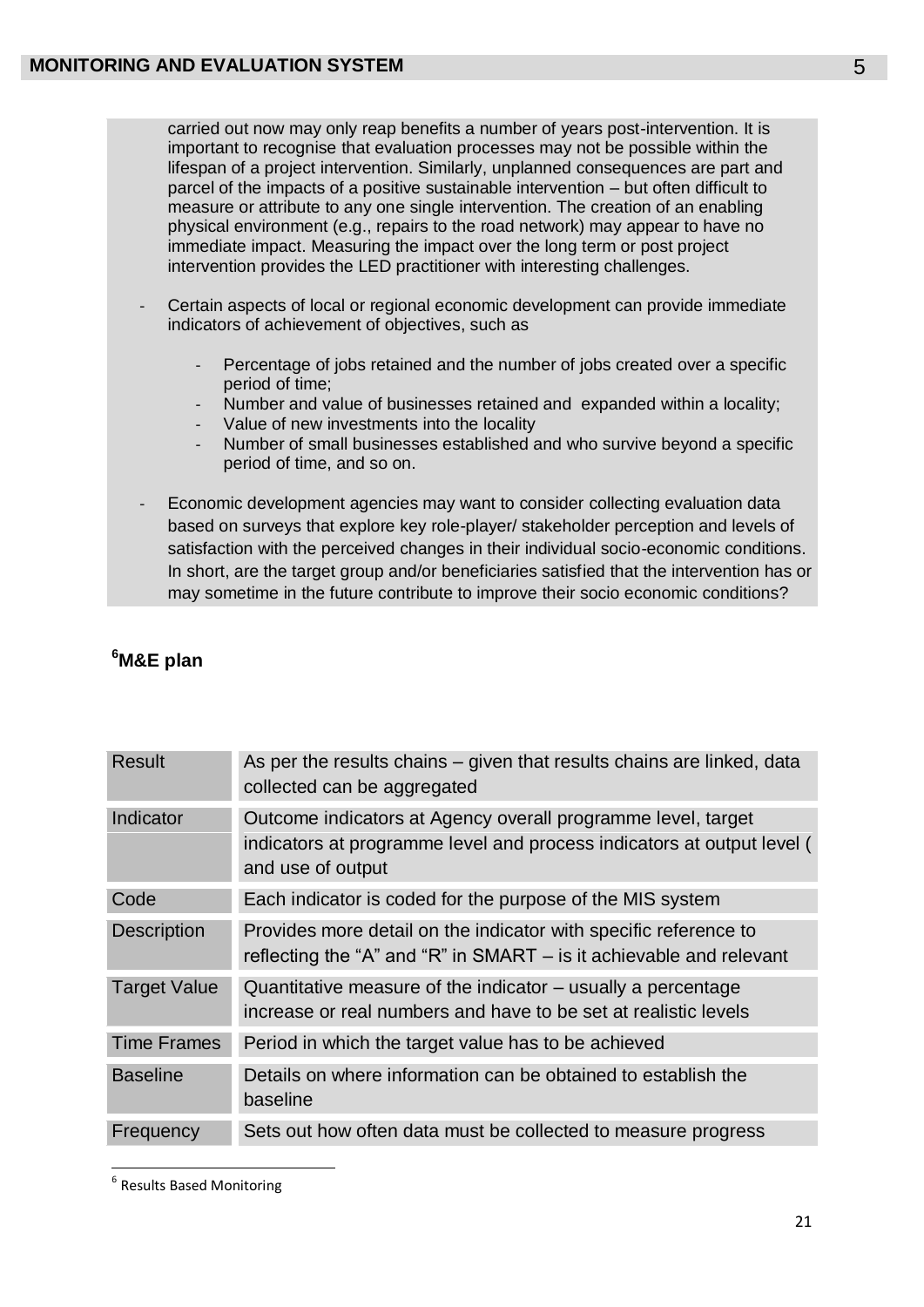|                       | towards the achievement of the result                                                                            |
|-----------------------|------------------------------------------------------------------------------------------------------------------|
| <b>Responsibility</b> | Information on who is responsible for the collection of data to<br>measure progress towards achieving the result |
| Source of<br>Data     | Stipulates where the data for the measuring of indicators is to be<br>found                                      |
| <b>Methods</b>        | Sets out proposal on how data collection will take place (tools and<br>methods)                                  |

Once the result chains had been develop and agreed to, the nest step was to develop a detailed indicator monitoring matrix which constituted the basis of the M&E plan. The indicator monitoring matrix has the following categories

# **Lessons learnt during setting up of a M&E system**

- The development of the results chains, indicators and M&E plan is a reiterative process. Your indicators may seem fine against the result in the impact chain but as information is filled into the indicator monitoring matrix one may realise that collection of data for this indicator may be a project all on its own – requiring resources, capacity and time – all which may be beyond the scope to the organisation. It will then be necessary to revisit the result chains and indicators.
- The indicator monitoring matrix as the basis for the M&E plans allows you to check the Smartness of your indicators.
- In summary, the more difficult it is to set out targets or figure out where you are going to find the information, the more unrealistic your indicator is.
- It is important to take into account the institutional capacity and arrangements while planning the M&E system.
- There must be capacities (time, knowledge) and a budget in place for it to work in the implementation. Roles and responsibilities, as well as M&E routines, must be spelt out. A useful mechanism is to link it to the PMS of the agency.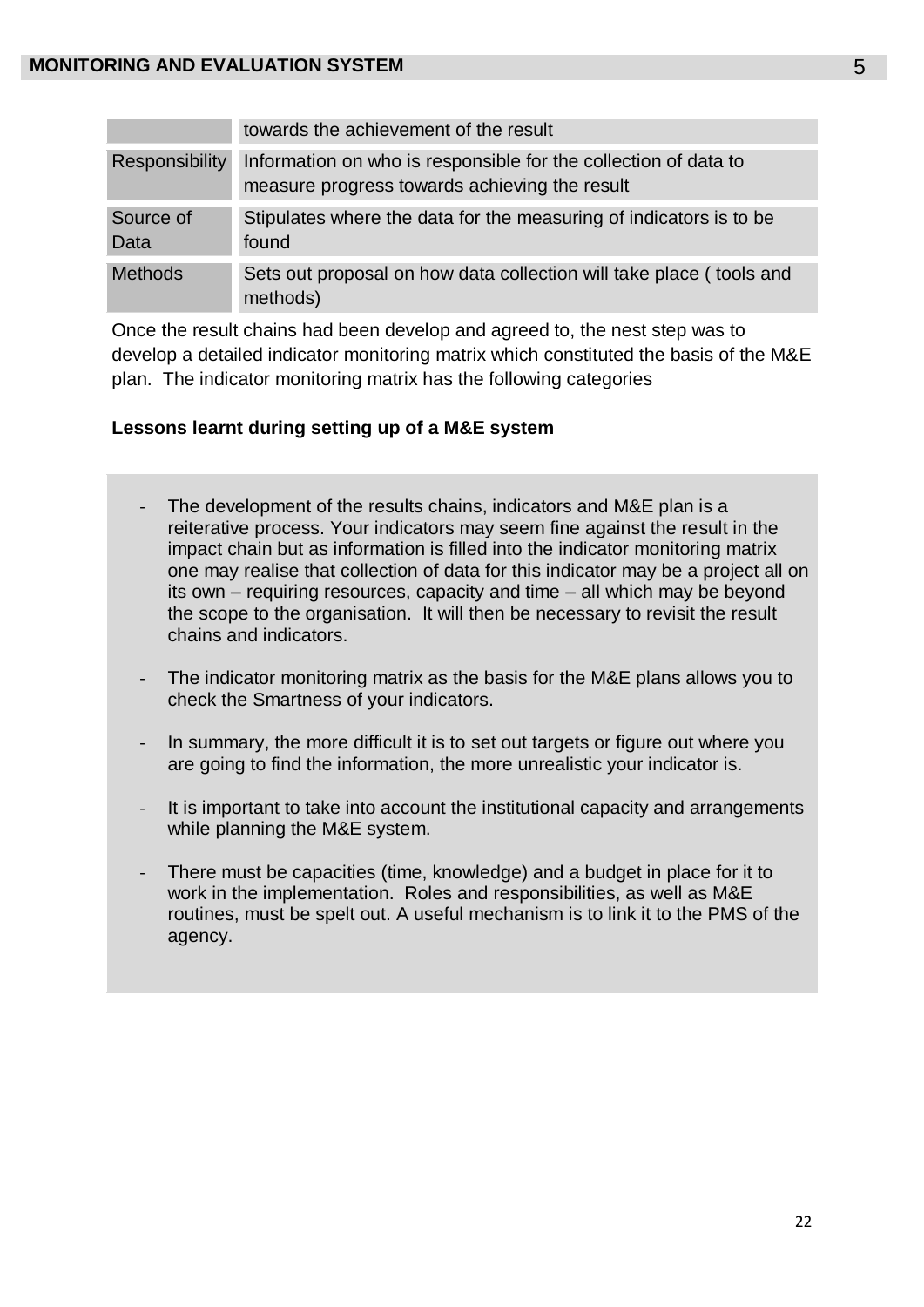#### **Data collection and analysis: Way Forward**

As a next step in the development of the M&E system for Economic Development Agencies, selected key indicators need to be tested in the field to establish the base line and pilot the data collection tools. This process is still in course and will bring about important lessons that need to be used in revising the established data collection guidelines, and possibly, the M&E framework document itself. The testing of indicators is an important step in the design and setting up of an M&E system.

#### **Beyond just M&E**

The foundation for a Management Information System (MIS) needs to developed in conjunction with the M&E system. It will help to steer projects effectively and comply with reporting obligations. It further aims to support strategic, management and budget decisions as well as embed the system in broader decision making processes and provide a platform to communicate results to key stakeholders. The establishment of an MIS, similarly as the M&E system, requires considerable financial resources and strategic support from senior management so enough time and budget should be allocated when considering the set-up of such a system. Once established, it can yield positive results in aligning work streams and enabling enhanced control over project management, human resource management and all other aspects of the organisation's performance.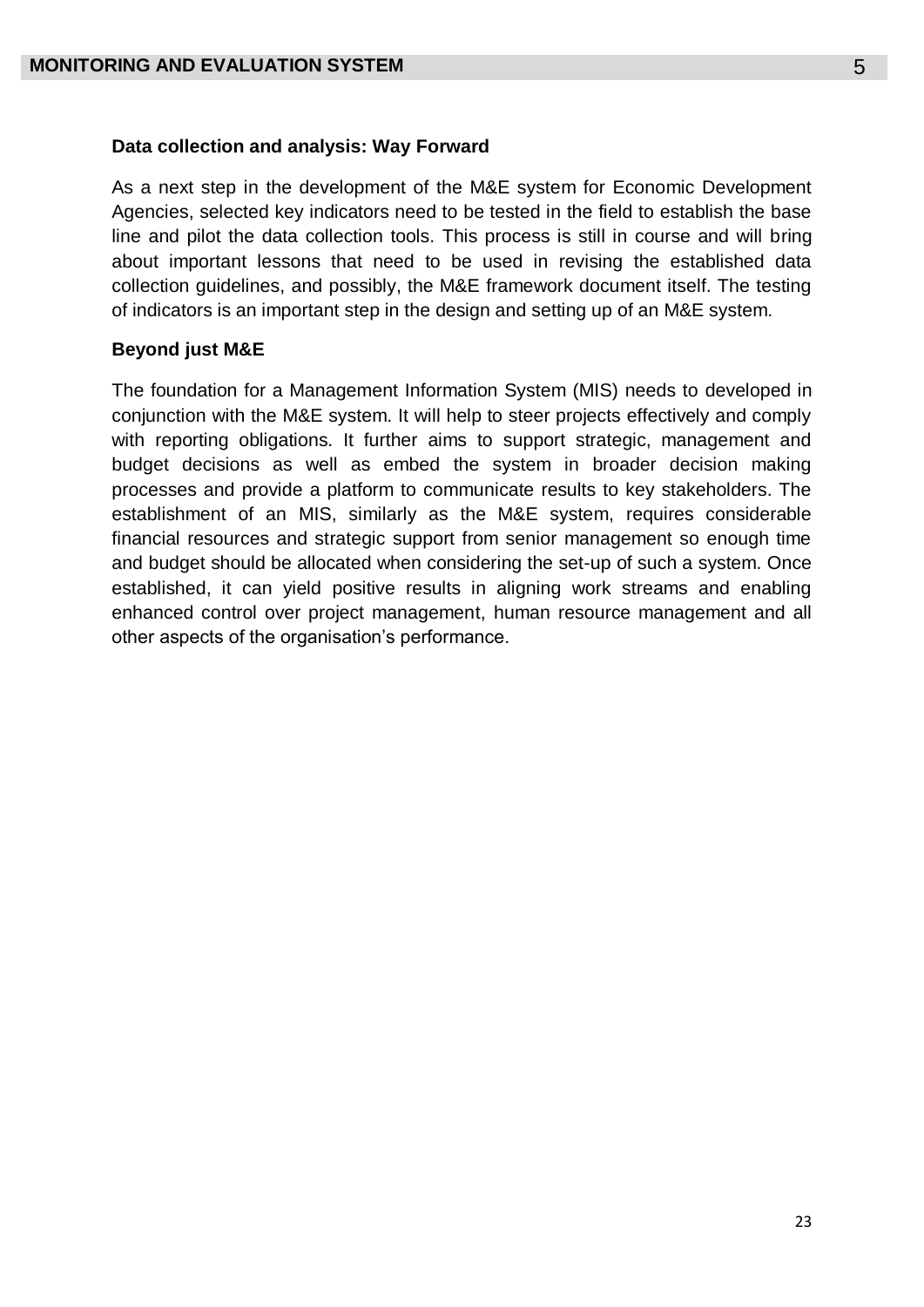

### **The role of Evaluations**

What is Evaluation?

Evaluation is an assessment of a planned, ongoing or completed intervention to determine its relevance, efficiency, effectiveness, impact and sustainability.

Monitoring and Evaluation is complementary to each other:

| Monitoring                                                                              | Evaluation                                                                                                                        |
|-----------------------------------------------------------------------------------------|-----------------------------------------------------------------------------------------------------------------------------------|
| Clarifies programme objectives                                                          | Analyses why intended results were not<br>achieved                                                                                |
| Links activities and their resources to<br>objectives                                   | Assesses specific causal contributions of<br>activities to results                                                                |
| Translates objectives into performance<br>indicators and sets targets                   | Examines implementation processes                                                                                                 |
| Routinely collects data on these<br>indicators, compares actual results with<br>targets | <b>Explores unintended results</b>                                                                                                |
| Reports progress to managers and alerts<br>them to problems                             | Provides lessons, highlights significant<br>accomplishment or program potential,<br>and offers recommendations for<br>improvement |

#### Implementation monitoring elements:

- Description of the problem or situation before the intervention
- Benchmarks for activities and immediate outputs
- Data collection on inputs, activities and immediate outputs
- Systematic reporting on provision of inputs
- Directly linked to a discrete intervention or series of interventions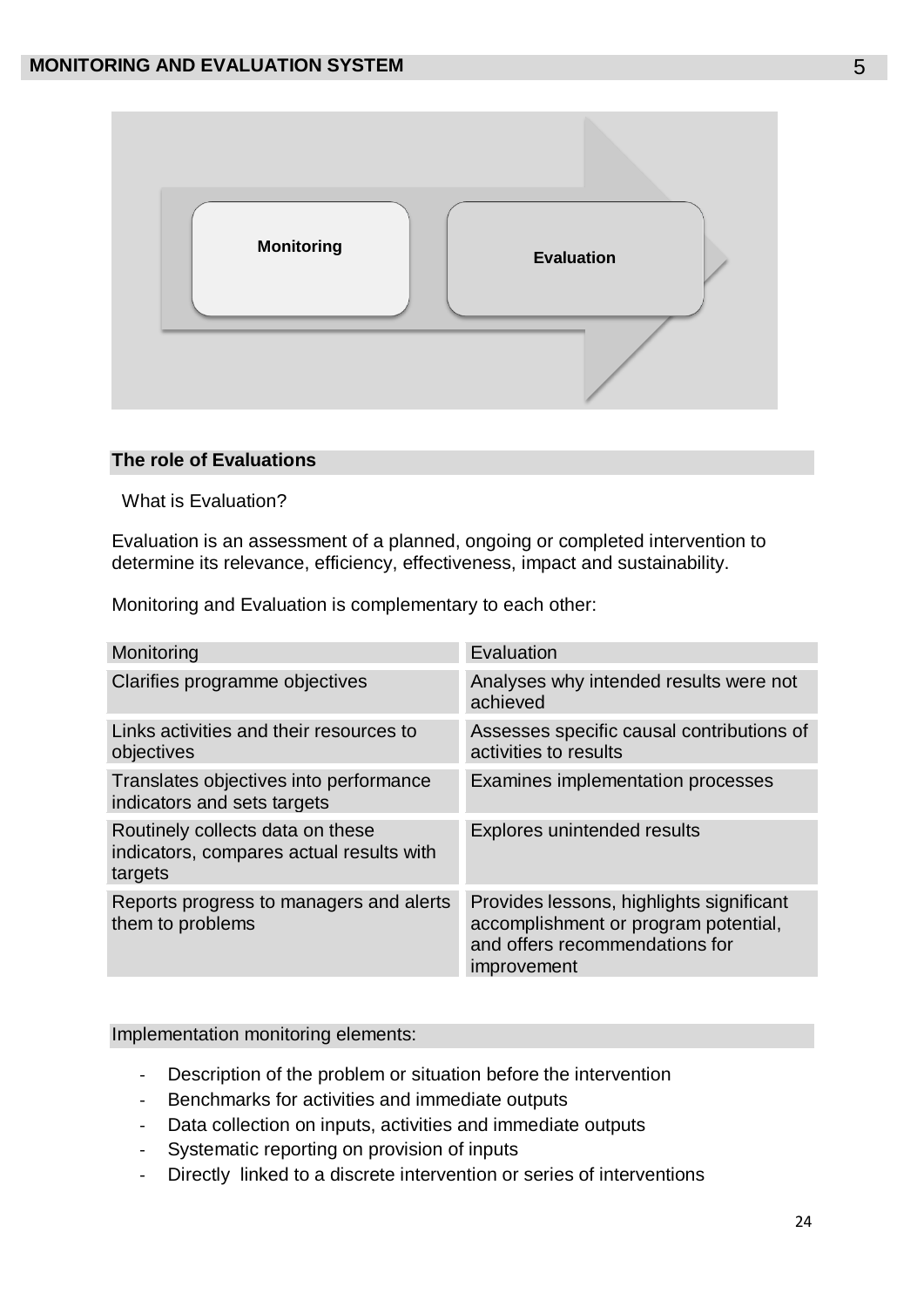- Designed to provide information on administrative, implementation and management issues as opposed to broader development effectiveness issues

# Results monitoring elements:

- Baseline data to describe the problem or situation before the intervention
- Indicators for outcomes
- Data collection on outputs and how and whether they contribute towards achievement of outcomes
- More focus on perceptions of change among stakeholders
- Systematic reporting with more qualitative and quantitative information
- Done in conjunction with strategic partners

# Different types of evaluation

# **Self-evaluation**:

This involves an organisation or project holding up a mirror to itself and assessing how it is doing, as a way of learning and improving practice. It takes a very self-reflective and honest organisation to do this effectively, but it can be an important learning experience.

# **Participatory evaluation:**

This is a form of internal evaluation. The intention is to involve as many people with a direct stake in the work as possible. This may mean project staff and beneficiaries working together on the evaluation. If an outsider is called in, it is to act as a facilitator of the process, not an evaluator.

# **Rapid Appraisal:**

Rapid Participatory Appraisal: Originally used in rural areas, the same Methodology can, in fact, be applied in most communities. This is a qualitative way of doing evaluations. It is semi-structured and carried out by an interdisciplinary team over a short time. It is used as a starting point for understanding a local situation and is a quick, cheap, useful way to Gather information. It involves the use of secondary data review, direct observation, semi-structured interviews, key informants, group interviews, games, diagrams, maps and calendars. In an evaluation context, it allows one to get valuable input from those who are supposed to be benefiting from the development work. It is flexible and interactive.

# **External Evaluation**

External Evaluation is usually conducted by an outside team and an interactive evaluation is a very active interaction between an outside